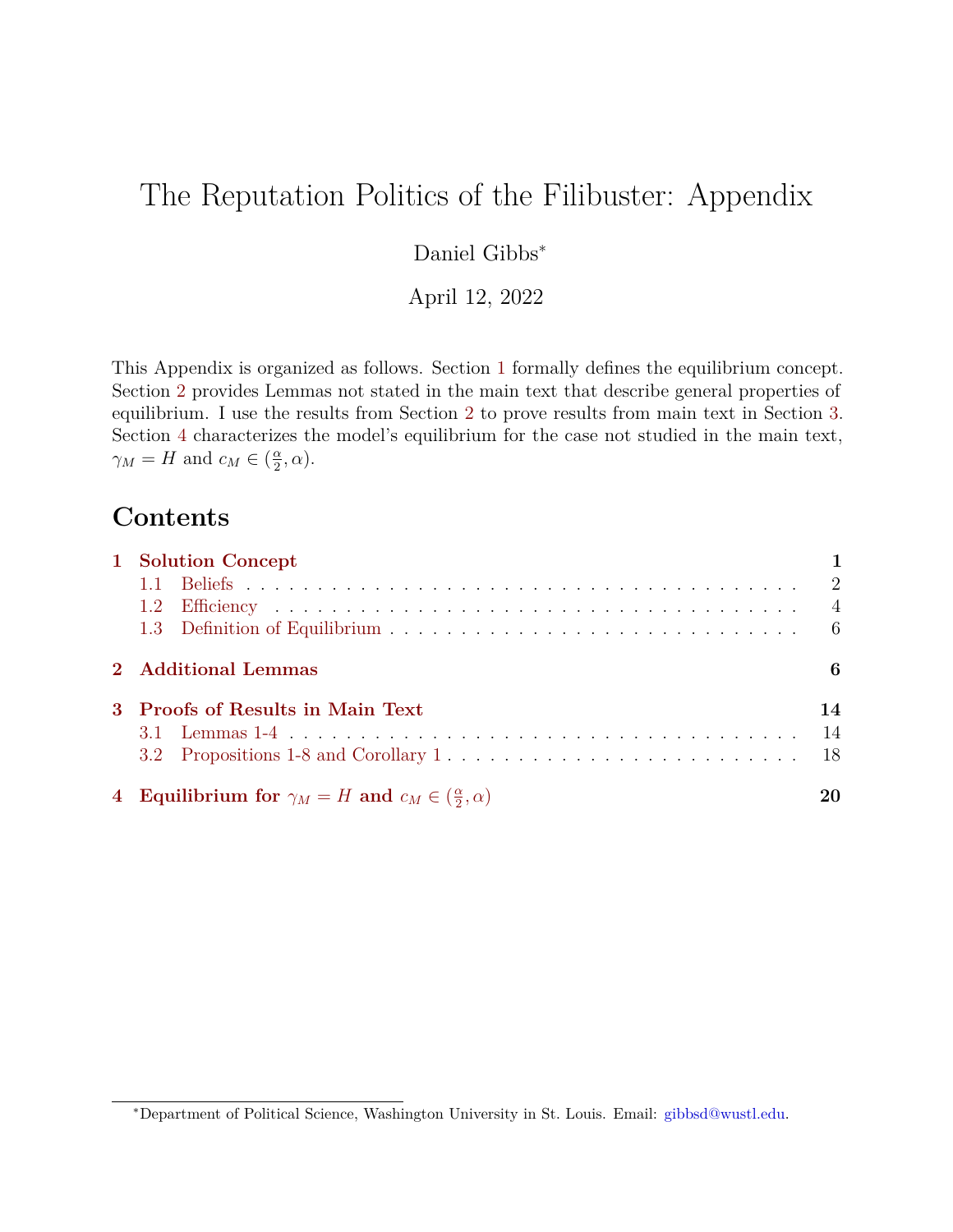# <span id="page-1-0"></span>**1 Solution Concept**

The solution concept is refinement of perfect Bayesian equilibrium. A perfect Bayesian equilibrium is a profile of strategies and beliefs

$$
\sigma = \langle \sigma_b, \sigma_f, \sigma_w, \mu_O, \mu_M \rangle
$$

such that  $\sigma_b$ ,  $\sigma_f$ , and  $\sigma_w$  are sequentially rational and  $\mu_O$  and  $\mu_M$  satisfy

- 1. Common Beliefs
	- Opposition, MC, and OC's posterior belief about the majority is  $\mu_M(\cdot)$  at each history.
	- Majority, MC, and OC's posterior belief about the opposition is  $\mu_O(\cdot)$  at each history.
- 2. Action-Determined Beliefs
	- $\mu_O(h_0) = \mu_O(no \; bill) = \mu_O(bill) = 1/2$
	- $\mu_O(fight) = \mu_O(table) = \mu_O(filibuster)$
	- $\mu_M(h_0) = 1/2$
	- $\mu_M(bill) = \mu_M(allow\ vote) = \mu_M(filibuster)$
- 3. Bayesian Updating

$$
\mu_M(bill) = \frac{\sigma_b(H)}{\sigma_b(H) + \sigma_b(L)}
$$
 if  $\sigma_b(H) + \sigma_b(L) > 0$ ,  
\n
$$
\mu_M(no \; bill) = \frac{1 - \sigma_b(H)}{2 - \sigma_b(H) - \sigma_b(L)}
$$
 if  $2 - \sigma_b(H) - \sigma_b(L) > 0$ ,  
\n
$$
\mu_O(filibuster) = \frac{\sigma_f(H)}{\sigma_f(H) + \sigma_f(L)}
$$
 if  $\sigma_f(H) + \sigma_f(L) > 0$ ,  
\n
$$
\mu_O(allow \; vote) = \frac{1 - \sigma_f(H)}{2 - \sigma_f(H) - \sigma_f(L)} \text{ if } 2 - \sigma_f(H) - \sigma_f(L) > 0,
$$

$$
\mu_M(fight) = \frac{\mu_M(bill)\sigma_w(H)}{\mu_M(bill)\sigma_w(H) + (1 - \mu_M(bill))\sigma_w(L)}
$$
  
if  $\mu_M(bill)\sigma_w(H) + (1 - \mu_M(bill))\sigma_w(L) > 0$ ,

 $2 - \sigma_f(H)\sigma_f(L)$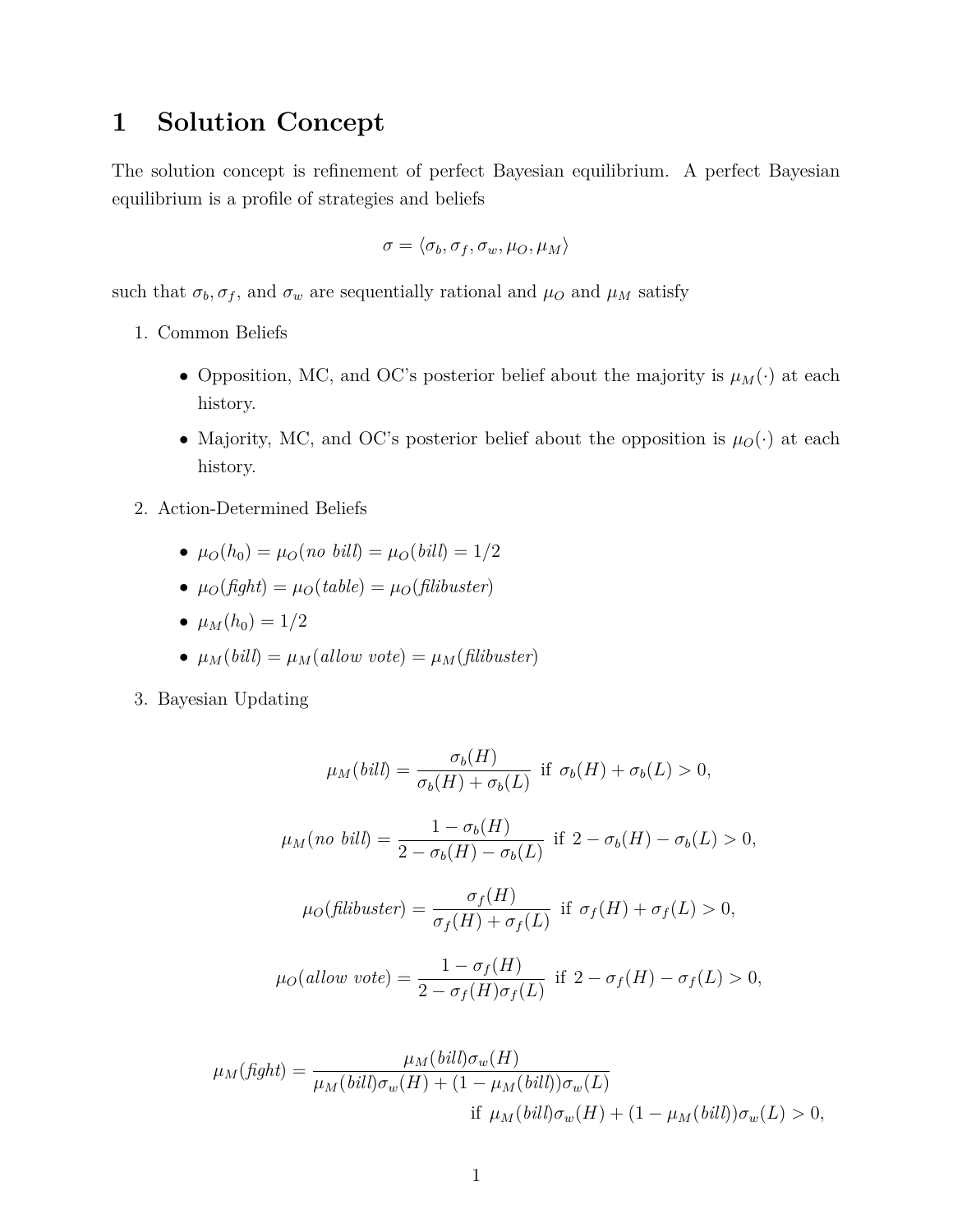$$
\mu_M(table) = \frac{\mu_M(bill)(1 - \sigma_w(H))}{\mu_M(bill)(1 - \sigma_w(H)) + (1 - \mu_M(bill))(1 - \sigma_w(L))}
$$
  
if  $\mu_M(bill)(1 - \sigma_w(H)) + (1 - \mu_M(bill))(1 - \sigma_w(L)) > 0$ 

I refine the set of PBE I consider by restricting attention to PBE such that (i)  $\sigma_b(H) \geq$  $\sigma_b(L)$ , (ii) off-path beliefs satisfy certain conditions, and (iii) party strategies satisfy certain efficiency conditions. I first define the off-path belief conditions. I then define efficiency conditions. I conclude this section by formally defining as *equilibrium* as a PBE that satisfies these conditions.

### <span id="page-2-0"></span>**1.1 Beliefs**

I first define the conditions that  $\mu_O$ (*filibuster*) and  $\mu_O$ (*allow vote*) must satisfy in the PBE I consider. The conditions reference the set of all h*σ<sup>f</sup> , µO*(*filibuster*)*, µO*(*allow vote*)i such that for a given  $\delta$ ,  $\sigma_f$  is sequentially rational and  $\mu_O(flibuster)$  and  $\mu_O(allow\ vote)$  satisfy the requirements of PBE. I abuse notation slightly by defining  $\delta$  more generally than in the main text as

$$
\delta \equiv \beta \mu_M(bill) \Big[ \sigma_w(H) r_M(fight) + (1 - \sigma_w(H)) r_M(table) - r_M(allow\ vote) \Big]
$$

As in the main text,  $-\delta$  is the net expected opponent-reputation payoff that the opposition receives if it filibusters. The generalization allows for both  $\gamma_O \in \{H, L\}$  by replacing  $\mu_M$  with *rM*. It is straightforward to check that Remark [1](#page-7-0) holds for this general definition and that  $\delta \in [-\frac{\beta}{4}]$  $\frac{\beta}{4}, \frac{\beta}{4}$  $\frac{\beta}{4}$ . Note that  $\delta$  is a function of  $\langle \sigma_b, \sigma_w, \mu_M \rangle$ .

I now define the belief condition formally. For a given  $\delta \in [-\beta/4, \beta/4]$ , let  $\Sigma_{\mathcal{O}}(\delta)$  denote the set of  $\langle \sigma_f, \mu_O \rangle$  such that (i)  $\sigma_f$  is sequentially rational given  $\delta$  and  $\mu_O$  and (ii)  $\mu_O$  satisfies PBE belief conditions 1-3.

**Definition 1 (Equilibrium Beliefs:**  $\mu_O(\textit{filibuster})$  and  $\mu_O(\textit{allow vote})$ )  $\Sigma_{\mathcal{O}}^*(\delta) \subseteq \Sigma_{\mathcal{O}}(\delta)$  *is the set of*  $\langle \sigma_f, \mu_O \rangle \in \Sigma_{\mathcal{O}}(\delta)$  *such that* 

*1. either*

(i) 
$$
\sigma_f(H) + \sigma_f(L) > 0
$$
,  
\n(ii)  $\sigma'_f(H) = \sigma'_f(L) = 0$  for all  $\langle \sigma'_f, \mu'_O \rangle \in \Sigma_f(\delta)$ , or  
\n(iii)  $\mu_O(\text{filibuster}) = \frac{\sigma'_f(H)}{\sigma'_f(H) + \sigma'_f(L)}$  for some  $\langle \sigma'_f, \mu'_O \rangle \in \Sigma_f(\delta)$ , and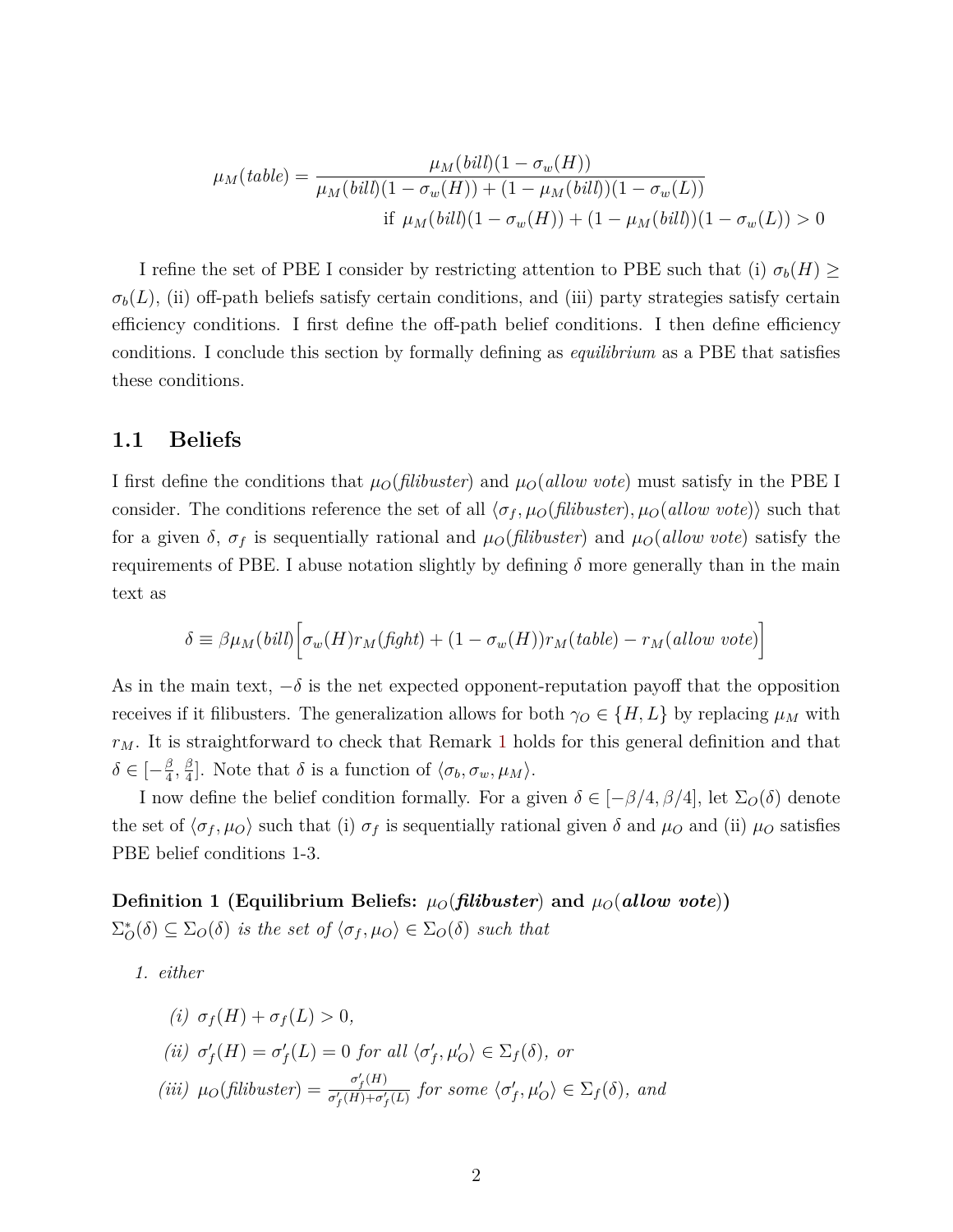<span id="page-3-0"></span>*2. either*

(i) 
$$
2 - \sigma_f(H) - \sigma_f(L) > 0
$$
,  
\n(ii)  $\sigma'_f(H) = \sigma'_f(L) = 1$  for all  $\langle \sigma'_f, \mu'_O \rangle \in \Sigma_f(\delta)$ , or  
\n(iii)  $\mu_O(allow\ vote) = \frac{1 - \sigma'_f(H)}{2 - \sigma'_f(H) - \sigma'_f(L)}$  for some  $\langle \sigma'_f, \mu'_O \rangle \in \Sigma_f(\delta)$ .

I now define the conditions that  $\mu_M(fight)$  and  $\mu_M(table)$  must satisfy in equilibrium. The conditions reference the set of all  $\langle \sigma_w, \mu_M(fight), \mu_M(table) \rangle$  for a given  $\mu_M(bill)$  such that  $\sigma_w$ is sequentially rational and  $\mu_M(fight)$  and  $\mu_M(table)$  satisfy the requirements of PBE.

Formally, let  $\Sigma_w(\mu_M(bill))$  denote the set of  $\langle \sigma_w, \mu_M(fight), \mu_M(table) \rangle$  such that (i)  $\sigma_w$  is sequentially rational given  $\mu_M(fight)$  and  $\mu_M(table)$ , and (ii)  $\mu_M(fight)$  and  $\mu_M(table)$  satisfy PBE belief conditions 1-3 given  $\mu_M(bill)$  and  $\sigma_w$ .

### **Definition 2 (Equilibrium Beliefs**  $\mu_M$ (*fight*) and  $\mu_M$ (*table*))

 $\Sigma_w^*(\mu_M(bill)) \subseteq \Sigma_w(\mu_M(bill))$  is the set of  $\langle \sigma_w, \mu_M(fight), \mu_M(table) \rangle \in \Sigma_w(\mu_M(bill))$  such *that*

*1. either*

(i) 
$$
\mu_M(bill)\sigma_w(H) + (1 - \mu_M(bill))\sigma_w(L) > 0,
$$
  
\n(ii)  $\mu_M(bill)\sigma'_w(H) + (1 - \mu_M(bill))\sigma'_w(L) = 0$   
\nfor all  $\langle \sigma'_w, \mu'_M(fight), \mu'_M(table)\rangle \in \Sigma_w(\mu_M(fight)),$  or  
\n(iii)  $\mu_M(fight) = \frac{\mu_M(bill)\sigma'_w(H)}{\mu_M(bill)\sigma'_w(H) + (1 - \mu_M(bill))\sigma'_w(L)}$   
\nfor some  $\langle \sigma'_w, \mu'_M(fight), \mu'_M(table)\rangle \in \Sigma_w(\mu_M(fight)),$ 

<span id="page-3-1"></span>*2. either*

(i) 
$$
\mu_M(bill)(1 - \sigma_w(H)) + (1 - \mu_M(bill))(1 - \sigma_w(L)) > 0,
$$
  
(ii)  $\mu_M(bill)(1 - \sigma'_w(H)) + (1 - \mu_M(bill))(1 - \sigma'_w(L)) = 0$ 

for all 
$$
\langle \sigma'_w, \mu'_M(fight), \mu'_M(table)\rangle \in \Sigma_w(\mu_M(fight)),
$$
 or

$$
(iii) \mu_M(table) = \frac{\mu_M(bil)(1 - \sigma'_w(H))}{\mu_M(bil)(1 - \sigma'_w(H)) + (1 - \mu_M(bil))(1 - \sigma'_w(L))}
$$
  
for some  $\langle \sigma'_w, \mu'_M(fight), \mu'_M(table) \rangle \in \Sigma_w(\mu_M(fight)).$ 

Finally, I define the conditions that  $\mu_M(bill)$  and  $\mu_M(no\; bill)$  must satisfy in equilibrium. I focus on equilibria in which the opposition and constituencies do not interpret an unexpected bill as a signal of the majority's type. That is, I focus on equilibria in which  $\mu_M(bil) = 1/2$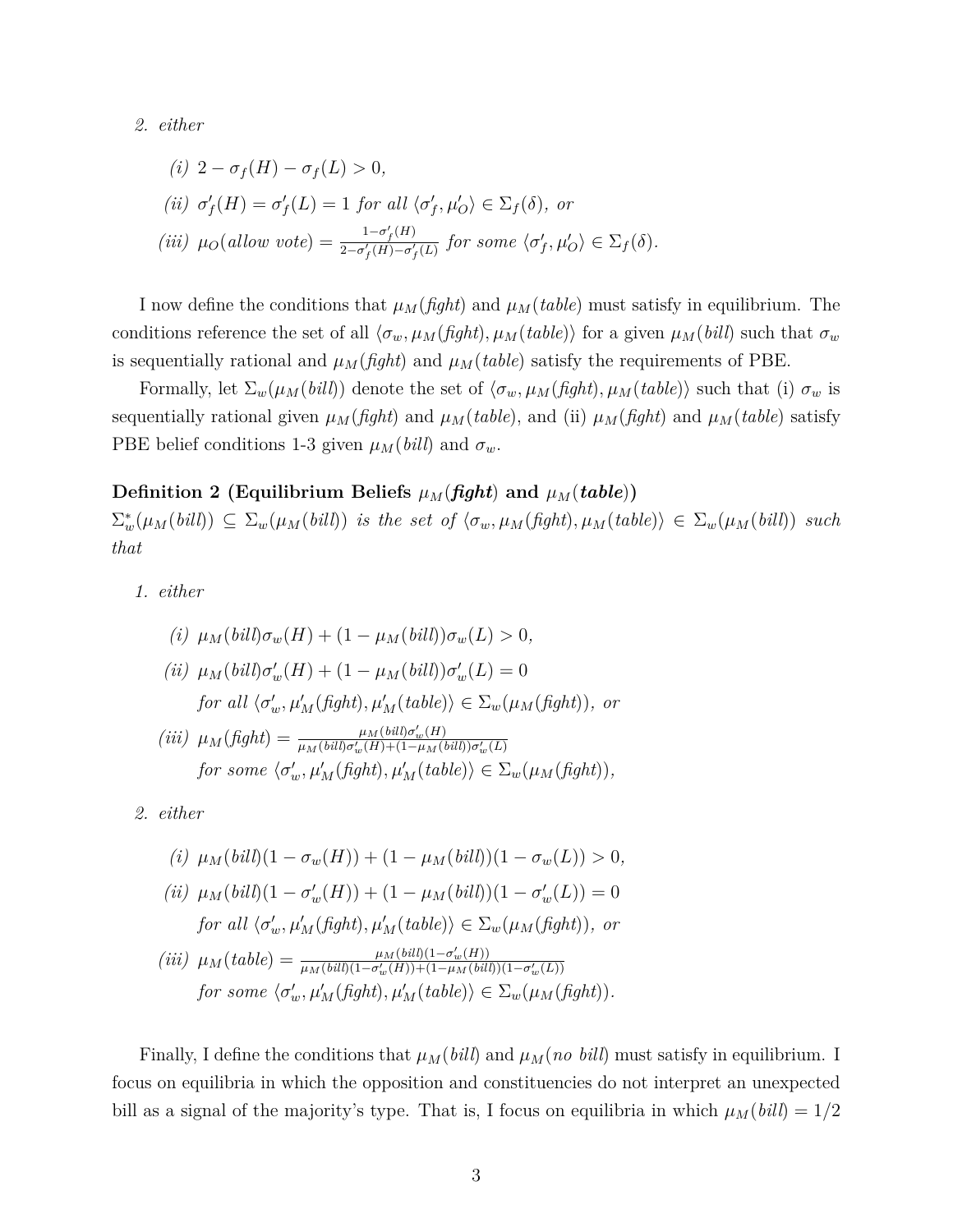if  $\sigma_b(H) = \sigma_b(L) = 0$ . The condition on  $\mu_M(n \text{ of } b \text{ in } b)$  is analogous to those in Definitions [1](#page-3-0) and [2.](#page-3-1) The condition references the set of all  $\langle \sigma_b, \sigma_w, \mu_M \rangle$  given a fixed  $\langle \sigma_f, \mu_O \rangle$  such that  $\sigma_b$ and  $\sigma_w$  are sequentially rational and  $\mu_M$  satisfies PBE conditions 1-3 and Definition [2.](#page-3-1)

Formally, let  $\Sigma_M(\sigma_f, \mu_O)$  denote the set of  $\langle \sigma_b, \sigma_w, \mu_M \rangle$  given  $\sigma_f$  and  $\mu_O$  such that (i)  $\sigma_b(H) \geq \sigma_b(L)$ , (ii)  $\mu_M$  and  $\mu_O$  satisfy PBE conditions 1-3, (iii)  $\langle \sigma_w, \mu_M(fight), \mu_M(table) \rangle \in$  $\Sigma_w^*(\mu_M(bill))$ , and (iv)  $\sigma_b$  is sequentially rational.

### **Definition 3 (Equilibroum Beliefs:**  $\mu_M$ (*bill*) and  $\mu_M$ (*no bill*))

 $\Sigma_M^*(\sigma_f,\mu_O) \subseteq \Sigma_M(\sigma_f,\mu_O)$  is the set of  $\langle \sigma_b, \sigma_w, \mu_M \rangle \in \Sigma_M(\sigma_f,\mu_O)$  such that

*1. either*

$$
(i) \ \sigma_b(H) + \sigma_b(L) > 0, \text{ or}
$$

$$
(ii) \mu_M(bill) = 1/2
$$

<span id="page-4-1"></span>*2. either*

(i) 
$$
2 - \sigma_b(H) - \sigma_b(L) > 0
$$
,  
\n(ii)  $2 - \sigma'_b(H) - \sigma'_b(L) = 0$  for all  $\langle \sigma'_b, \sigma'_w, \mu'_M \rangle \in \Sigma_b(\sigma_f, \mu_O)$ , or  
\n(iii)  $\mu_M(no \, bill) = \frac{1 - \sigma'_b(H)}{2 - \sigma'_b(H) - \sigma'_b(L)}$  for some  $\langle \sigma'_b, \sigma'_w, \mu'_M \rangle \in \Sigma_b(\sigma_f, \mu_O)$ ,

### <span id="page-4-0"></span>**1.2 Efficiency**

In this subsection I define the efficiency conditions that an equilibrium must satisfy. I start with a condition for the opposition. For every  $\delta$ , the set  $\Sigma_{\mathcal{O}}^*(\delta)$  consists of all  $\langle \sigma_f, \mu_O \rangle$  such that  $\sigma_f$  is sequentially rational and  $\mu_O$  satisfies the belief condition in Definition [1.](#page-3-0) For any pair of profiles  $\langle \sigma_f, \mu_O \rangle$ ,  $\langle \sigma'_f, \mu'_O \rangle \in \Sigma^*_{O}(\delta)$  such that  $\sigma'_f \neq \sigma_f$ , the efficiency condition rules out  $\langle \sigma_f, \mu_O \rangle$  if both types of the opposition prefer  $\langle \sigma'_f, \mu'_O \rangle$  to  $\langle \sigma_f, \mu_O \rangle$  with at least one strict preference. Preferences are determined by the opposition's expected payoff under each strategy-belief profile evaluated at the history *bill* where the opposition chooses to filibuster or allow a vote. Formally, for any  $\langle \sigma_f, \mu_O \rangle \in \Sigma_O(\delta)$ , the expected equilibrium payoff for type *θ<sup>O</sup>* of the opposition at history *bill* is

<span id="page-4-2"></span>
$$
F_{\theta_O}(\sigma_f) \equiv (1 - \sigma_f(\theta_O)) \Big[ \alpha r_O(allow \; vote) - \beta \mu_M(bill) r_M(bill) \Big] + \sigma_f(\theta_O) \Big[ \alpha r_O(filibuster) - c_O \cdot \mathbb{1}(\theta_O = L) - \beta \mu_M(bill) \Big( \sigma_w(H) r_M(fight) + (1 - \sigma_w(H)) r_M(table) \Big) \Big]
$$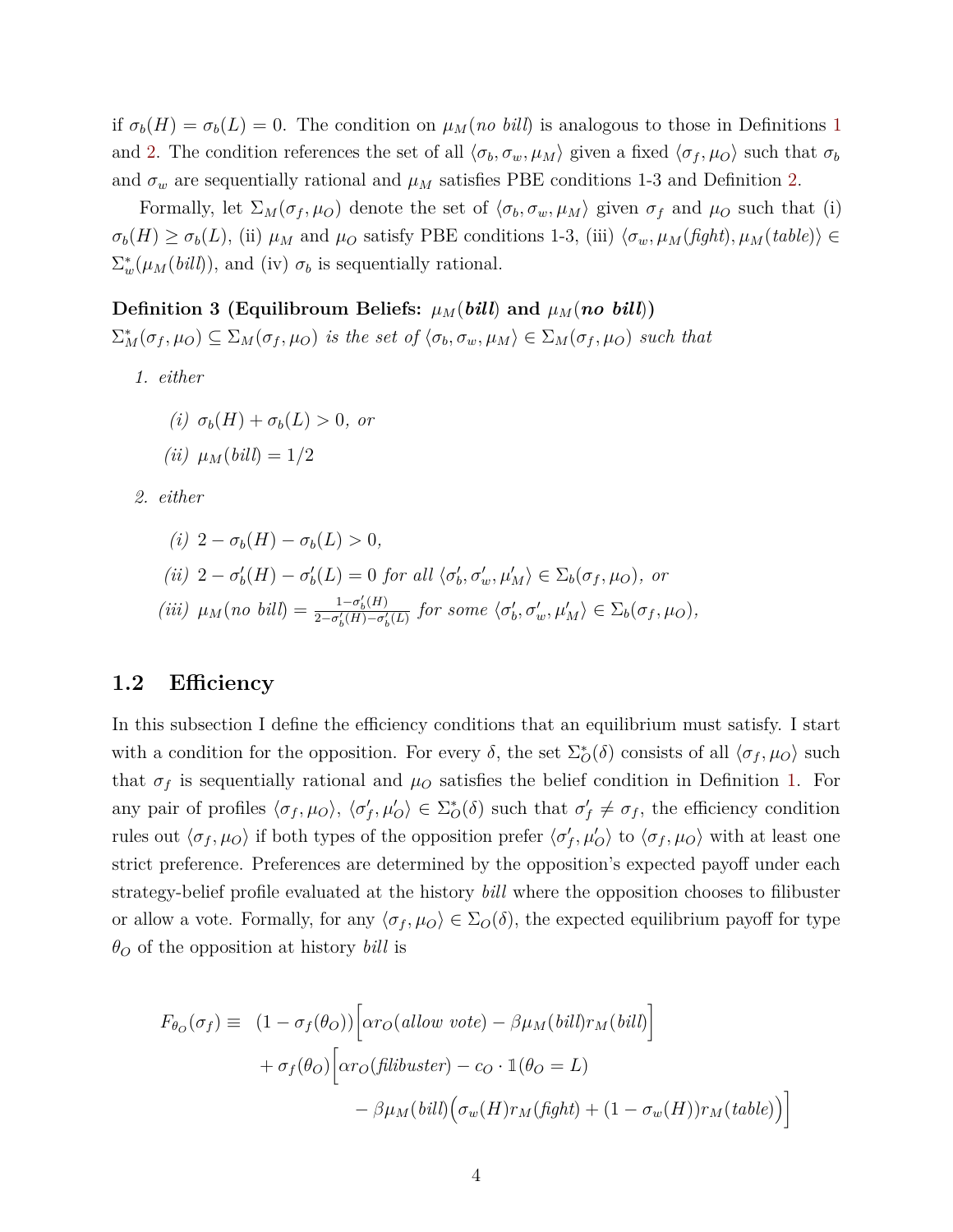**Definition 4 (Efficiency: Opposition)**  $\Sigma_{\mathcal{O}}^{**}(\delta) \subseteq \Sigma_{\mathcal{O}}^{*}(\delta)$  *is the set of*  $\langle \sigma_f, \mu_O \rangle \in \Sigma_{\mathcal{O}}^{*}(\delta)$ such that no  $\langle \sigma'_f, \mu'_O \rangle \in \Sigma^*_{O}(\delta)$  exists such that  $F_{\theta_O}(\sigma'_f) \geq F_{\theta_O}(\sigma_f)$  for both  $\theta_O \in \{H, L\}$  with *at least one strict inequality.*

I now define an efficiency condition that the majority's strategy must satisfy.

The efficiency condition for the majority consists of two parts. The first part is analogous to the version of Pareto efficiency that the opposition's strategy must satisfy. For a fixed  $\langle \sigma_f, \mu_O \rangle$ , the set  $\Sigma_M^*(\sigma_f, \mu_O)$  consists of all  $\langle \sigma_b, \sigma_w, \mu_M \rangle$  such that  $\sigma_b$  and  $\sigma_w$  are sequentially rational and  $\mu_M$  satisfies the belief conditions in Definition [2](#page-3-1) and [3.](#page-4-1) For any pair of profiles  $\langle \sigma_b, \sigma_w, \mu_M \rangle, \langle \sigma'_b, \sigma'_w, \mu'_M \rangle \in \Sigma^*_{\mathcal{O}}(\delta)$  such that  $\sigma'_f \neq \sigma_f$  or  $\sigma'_f \neq \sigma_f$ , the Pareto efficiency condition rules out  $\langle \sigma_b, \sigma_w, \mu_M \rangle$  if both types of the opposition prefer  $\langle \sigma'_b, \sigma'_w, \mu'_M \rangle$  with at least one strict preference. Preferences are determined by the majority's expected payoff under each strategy-belief profile evaluated at the initial history where the majority chooses to introduce a bill or not after learning its type.

The second part of the efficiency condition considers any pair of profiles  $\langle \sigma_b, \sigma_w, \mu_M \rangle$ ,  $\langle \sigma'_b, \sigma'_w, \mu'_M \rangle \in$  $\Sigma_{\mathcal{O}}^*(\delta)$  such that both types of the majority are indifferent between the two. The second part of the efficiency condition selects one profile over the other if both types introduce a bill with a lower probability with at least one type introducing a bill with a strictly lower probability. If  $\sigma'_b = \sigma_b$ , the condition selects one profile over the other if both types fight with a lower probability with at least one type fighting with a strictly lower probability.

I now define these conditions formally. For any

$$
\langle \sigma_b, \sigma_w, \mu_M \rangle \in \Sigma_M(\sigma_f, \mu_O),
$$

the expected equilibrium payoff for type  $\theta_M$  of the majority is

$$
B_{\theta_M}(\sigma_b, \sigma_w) \equiv (1 - \sigma_b(\theta_M)) \left( \alpha r_M(no \; bill) - \frac{\beta}{4} \right)
$$
  
+ 
$$
\left( \frac{\sigma_b(\theta_M)}{2} \right) \left[ W_{\theta_M}(\sigma_w) \left( \sigma_f(H) + \sigma_f(L) \right) + \alpha r_M(bill) \left( 2 - \sigma_f(H) - \sigma_f(L) \right) - \beta \left( \sigma_f(H) r_O(\text{filibuster}) + (1 - \sigma_f(H)) r_O(\text{allowvote}) \right) \right]
$$

where

$$
W_{\theta_M}(\sigma_w) \equiv \sigma_w(H)[\alpha r_M(fight) - c_M \cdot \mathbb{1}(\theta_M = L)] + (1 - \sigma_w(L))r_M(table)
$$

is the expected equilibrium payoff at history *filibuster* for type  $\theta_M$  minus its expected opponent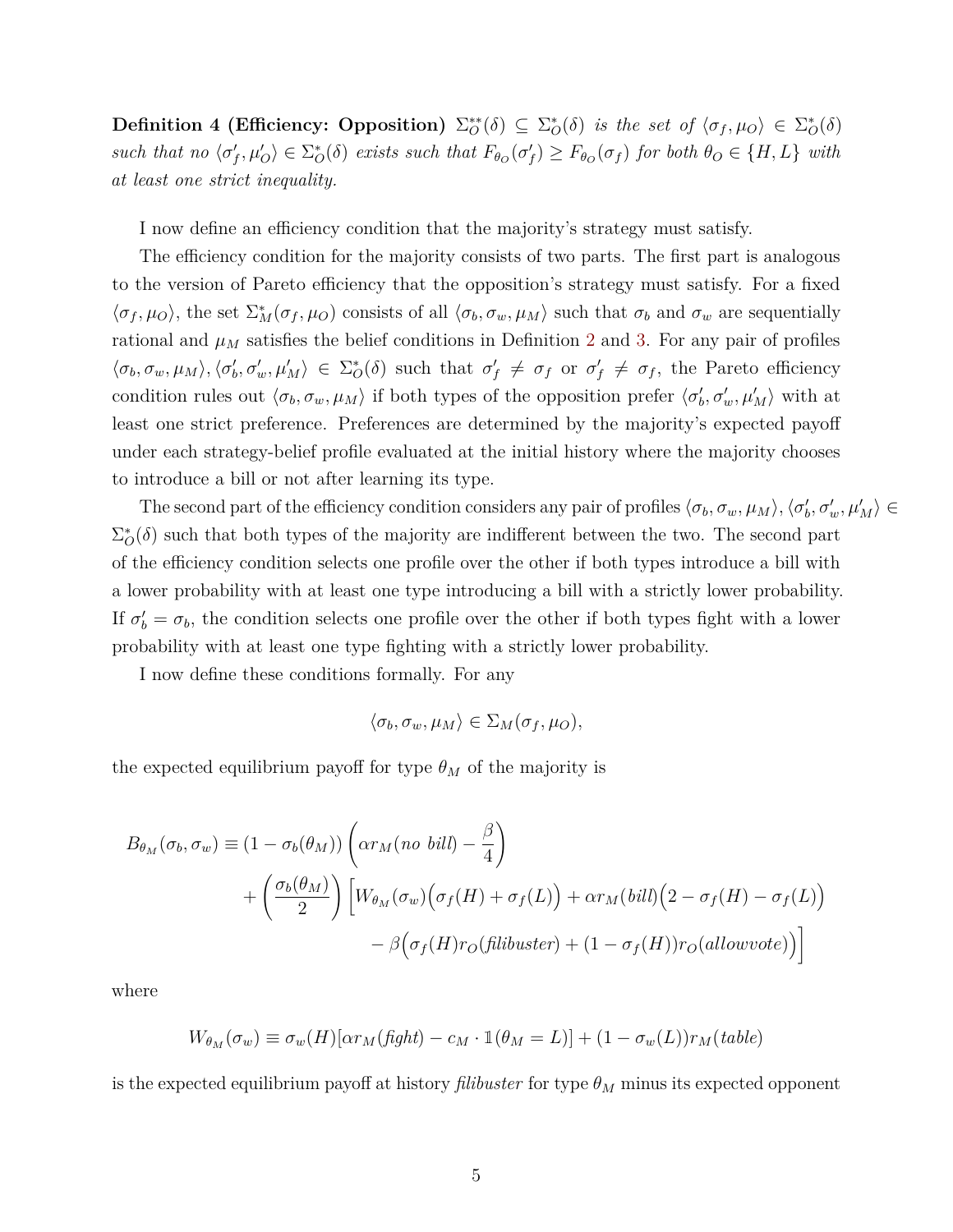reputation payoff.<sup>[1](#page-0-0)</sup>

**Definition 5 (Efficiency: Majority)**  $\Sigma_M^{**}(\sigma_f, \mu_O) \subseteq \Sigma_M^{*}(\sigma_f, \mu_O)$  *is the set of*  $\langle \sigma_b, \sigma_w, \mu_M \rangle \in \Sigma_M^*(\sigma_f, \mu_O)$  *such that* 

- 1. no  $\langle \sigma'_b, \sigma'_w, \mu'_M \rangle \in \Sigma_M^*(\sigma_f, \mu_O)$  exists such that  $B_{\theta_M}(\sigma'_b, \sigma'_w) \geq B_{\theta_M}(\sigma_b, \sigma_w)$  for both  $\theta_M \in \{H, L\}$  *with at least one strict inequality, and*
- <span id="page-6-3"></span>2. no  $\langle \sigma'_b, \sigma'_w, \mu'_M \rangle \in \Sigma_M(\sigma_f, \mu_O)$  exists such that  $B_{\theta_M}(\sigma'_b, \sigma'_w) = B_{\theta_M}(\sigma_b, \sigma_w)$  for both  $\theta_M \in \{H, L\}$  *and either* 
	- (i)  $\sigma'_b(\theta_M) \leq \sigma_b(\theta_M)$  and  $\sigma'_w(\theta_M) \leq \sigma_w(\theta_M)$  for both  $\theta_M \in \{H, L\}$  with at least one *strict inequality or*
	- (*ii*)  $\sigma'_b(\theta_M) \leq \sigma_b(\theta_M)$  *for both*  $\theta_M \in \{H, L\}$  *with at least one strict inequality.*

# <span id="page-6-1"></span>**1.3 Definition of Equilibrium**

I now define an *equilibrium* formally as a PBE that satisfies the belief and efficiency conditions.

**Definition 6 (Equilibrium)** *An equilibrium is a profile of strategies and beliefs*  $\langle \sigma_b, \sigma_f, \sigma_w, \mu_M, \mu_O \rangle$  such that  $\langle \sigma_b, \sigma_w, \mu_M \rangle \in \sum_{M}^{**}(\sigma_f, \mu_O)$  and  $\langle \sigma_f, \mu_O \rangle \in \sum_{O}^{**}(\delta)$  where  $\delta$  is a *function of*  $\langle \sigma_b, \sigma_w, \mu_M \rangle$ ,

$$
\delta = \beta \mu_M(bill) \Big[ \sigma_w(H) r_M(fight) + (1 - \sigma_w(H)) r_M(table) - r_M(allow\ vote) \Big]
$$

# <span id="page-6-0"></span>**2 Additional Lemmas**

In this section I state and prove Lemmas A1-A3 which establish general properties of equilibria. I use these Lemmas to establish the model's main results in the following section.

<span id="page-6-2"></span>**Lemma A1** *For*  $\mu_M(bill) \in (0,1)$ *, the majority's response strategy satisfies the belief condition in Definition [2](#page-3-1) if and only if*

$$
\sigma_w(H) = \begin{cases} 0 & \text{if } c_M \le \alpha \mu_M(\text{bill}) \text{ or } \gamma_O = L \\ 1 & \text{if } c_M > \alpha \mu_M(\text{bill}) \text{ and } \gamma_M = H \end{cases}
$$

<sup>&</sup>lt;sup>1</sup>In any PBE the majority receives the same expected payoff from its opponent's reputation at history *filibuster* for both of its available actions.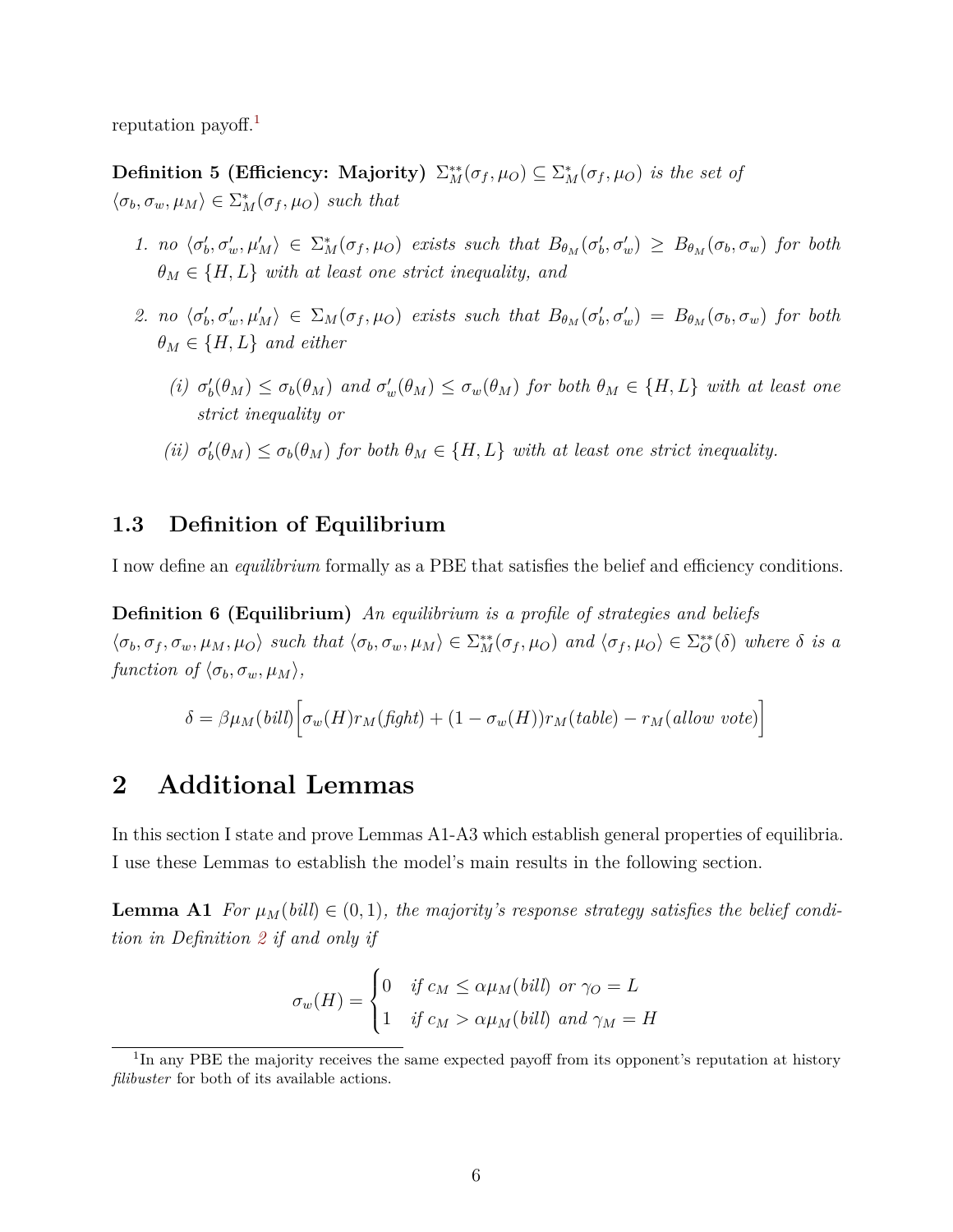$$
\sigma_w(L) = \begin{cases}\n\left(\frac{\mu_M(bill)}{1 - \mu_M(bill)}\right)\left[\frac{\alpha}{c_M} - 1\right] & \text{if } c_M \in (\alpha \mu_M(bill), \alpha) \text{ and } \gamma_M = H \\
0 & \text{otherwise}\n\end{cases}
$$

<span id="page-7-2"></span>**Lemma A2** *A MS-Filibuster-MS equilibrium is the only equilibrium in which*  $\sigma_b(H) = 1$ *and*  $\sigma_b(L) = 0$ *. A MS-Filibuster-MS equilibrium exists if and only if*  $\gamma_M = H$ *,*  $c_M \geq \alpha$ *, and* 

$$
c_O \le \begin{cases} q + \frac{\alpha}{2} & if \quad \gamma_O = H \\ \tilde{c}_O(q, 0) & if \quad \gamma_O = L \end{cases}
$$

<span id="page-7-3"></span>**Lemma A3** *If*  $\gamma_M = L$  *or*  $c_M \leq \frac{\alpha}{2}$  $\frac{\alpha}{2}$ *, in equilibrium* 

$$
\sigma_b(H) = \sigma_b(L) = \begin{cases} 1 & \text{if } \rho > 0, \\ 0 & \text{otherwise.} \end{cases}
$$

*If*  $\gamma_M = H$  *and*  $c_M \geq \alpha$ *, in equilibrium*  $\sigma_b(H) = 1$  *and* 

$$
\sigma_b(L) = \begin{cases} 0 & \text{if } \sigma_f(H) = \sigma_f(L) = 1, \\ 1 & \text{otherwise.} \end{cases}
$$

To prove Lemmas A1-A3, it is useful to define the function

$$
\tau_i(\gamma_i) \equiv \begin{cases} 1 & \text{if } \gamma_i = H, \\ -1 & \text{if } \gamma_i = L. \end{cases}
$$

I use Remarks [1](#page-7-0) and [2](#page-7-1) in several proofs. Remarks [1](#page-7-0) and [2](#page-7-1) are established in the main text. I repeat them here for reference.

<span id="page-7-0"></span>**Remark 1**

$$
\delta = \begin{cases}\n0 & \text{if } \mu_M(\text{bill}) = 1 \text{ or } \sigma_w(H) = \sigma_w(L) = 0, \\
\frac{\beta}{4} & \text{if } \mu_M(\text{bill}) = \frac{1}{2}, \sigma_w(H) = 1, \text{ and } \sigma_w(L) = 0.\n\end{cases}
$$

<span id="page-7-1"></span>**Remark 2**

$$
\rho = \begin{cases} 0 & \text{if} \quad \sigma_f(H) = \sigma_f(L) = 1, \\ \left(\frac{1 - \sigma_f(L)}{2}\right) \left(q - \frac{\beta}{2(1 + \sigma_f(L))}\right) & \text{if} \quad \sigma_f(H) > \sigma_f(L) \quad \text{and} \quad \gamma_O = H. \end{cases}
$$

*Otherwise,*  $\rho > 0$ *.*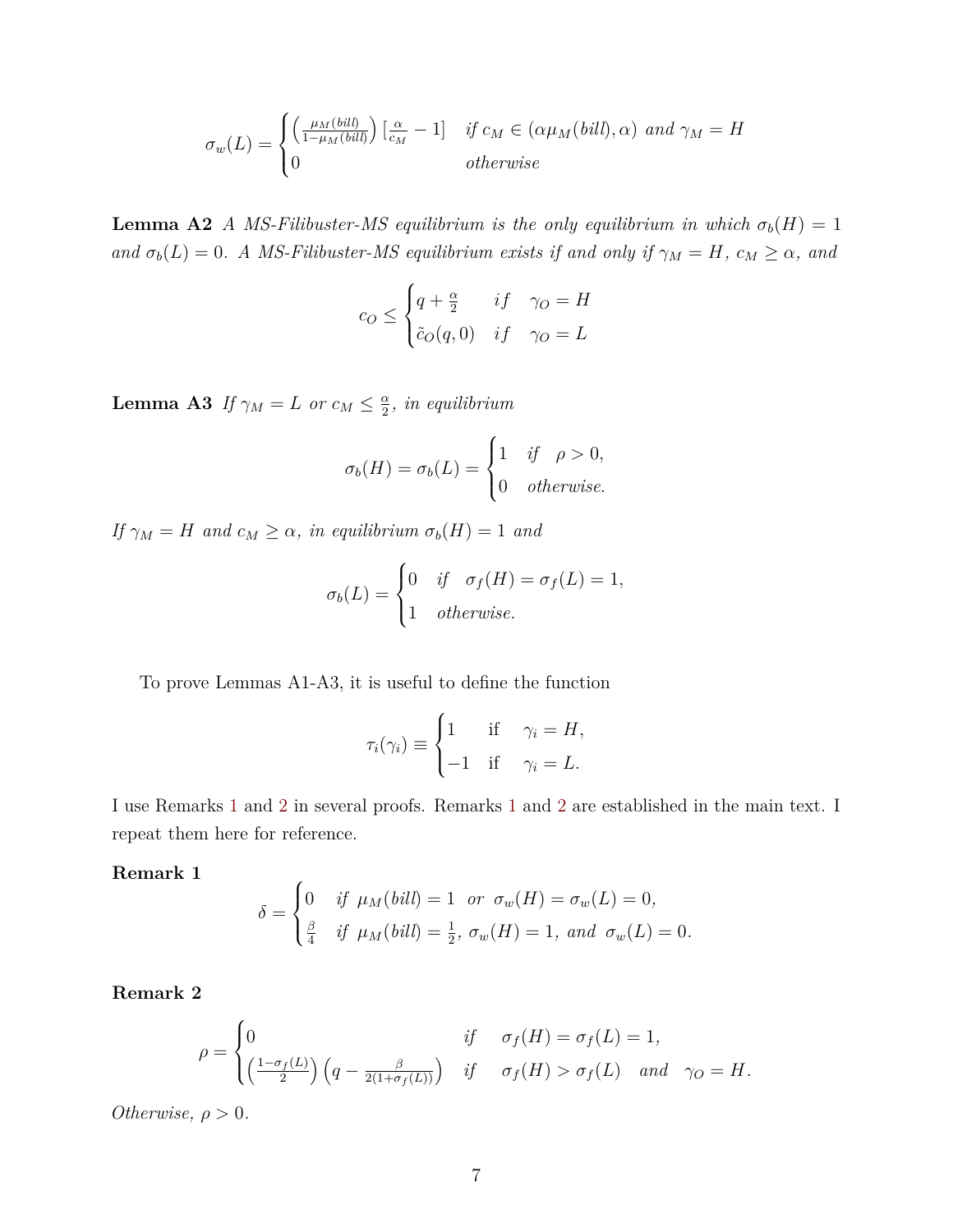**Proof of Lemma [A1:](#page-6-2)** It is sequentially rational for the majority to fight if, and only if,

<span id="page-8-0"></span>
$$
\alpha[\mu_M(fight) - \mu_M(table)]\tau_M(\gamma_M) \ge c_M \cdot \mathbb{1}(\theta_M = L)
$$
\n(1)

I first establish the result for  $\gamma_O = L$ . If both types of the majority table in equilibrium, then  $\mu_M(table) = \mu_M(bill)$ . Both types prefer to table given this belief if, and only if,  $\mu_M(fight) \geq \mu_M(table)$ . If  $\sigma_w(H) = \sigma_w(L) \in (0,1)$ , then  $\mu_M(fight) = \mu_M(table) = \mu_M(bil)$ . But given these beliefs, the low majority strictly prefers to fight. Such a strategy is therefore inconsistent with PBE. If  $\sigma_w(H) > \sigma_w(L)$ , then  $\mu_M(fight) > \mu_M(table)$  by Bayes' rule. Given these beliefs, the high majority strictly prefers to table. The strategy is therefore inconsistent with PBE. Similarly, if  $\sigma_w(H) < \sigma_w(L)$ , then  $\mu_M(fight) < \mu_M(table)$  by Bayes' rule which implies that the high majority strictly prefers to fight. The only two remaining strategies are  $\sigma_w(H) = \sigma_w(L) \in \{0, 1\}$ . If  $\sigma_w(H) = \sigma_w(L) = 0$ , then  $\mu_M(table) = \mu_M(bill)$  by Bayes' rule. Both types prefer to table given this belief if, and only if,  $\mu_M(fight) \geq \mu_M(bill)$ . Because  $\sigma_w(H) = \sigma_w(L) = 0$  is consistent with equilibrium independent of  $c_M$ , the belief condition in Definition [2](#page-3-1) requires the MC to not interpret *table* as a signal of the majority's type if  $\sigma_w(H) = \sigma_w(L) = 1$ . Thus only the response strategy profile  $\sigma_w(H) = \sigma_w(L) = 0$  satisfies the belief condition in Definition [2](#page-3-1) is  $\gamma_O = L$ .

I now establish the result for  $\gamma_O = H$ . I first consider strategies in which both  $\mu_M(fight)$ and  $\mu_M(table)$  are defined under Bayes' rule. Note that because only the low majority pays *c<sub>M</sub>* to fight and  $\mu_M(fight) < \mu_M(table)$  if  $\sigma_w(H) < \sigma_w(L)$ , no equilibrium exists in which  $\sigma_w(H) < \sigma_w(L)$ . Relatedly, if  $\sigma_w(H) > \sigma_w(L)$  then  $\mu_M(fight) > \mu_M(table)$ . This implies that the high majority strictly prefers to fight. Thus  $\sigma_w(H) = 1$  if  $\sigma_w(H) > \sigma_w(L)$ . For  $\sigma_w(H) = 1$ and  $\sigma_w(H) < 1$ , by Bayes' rule  $\mu_M(table) = 0$  and

$$
\mu_M(fight) = \frac{\mu_M(bill)}{\mu_M(bill) + (1 - \mu_M(bill))\sigma_w(L)}
$$

Given these beliefs for  $\gamma_M = H$ ,  $\sigma_w(H) = 1$  and  $\sigma_w(L) = 0$  is sequentially rational if and only if  $c_M \geq \alpha$ . A mixed strategy requires [\(1\)](#page-8-0) to hold with equality for  $\theta_M = H$ . Equality can be satisfied if and only if  $c_M \in (\alpha \mu_M(bill), \alpha)$  and

$$
\sigma_w(L) = \left(\frac{\mu_M(bill)}{1 - \mu_M(bill)}\right) \left[\frac{\alpha}{c_M} - 1\right]
$$

Two pooling strategies are possible. If  $\sigma_w(H) = \sigma_w(L) = 0$ , then  $\mu_M(table) = \mu_M(bill)$  by Bayes' rule. This strategy is therefore sequentially rational if and only if  $\mu_M(fight) = \mu_M(bill)$ or  $\alpha = 0$ . If  $\sigma_w(H) = \sigma_w(L) = 1$ , then  $\mu_M(fight) = \mu_M(bill)$  by Bayes' rule. The strategy can be made sequentially rational if, and only if,  $c_M \leq \alpha \mu_M(bill)$ . If the inequality fails, then the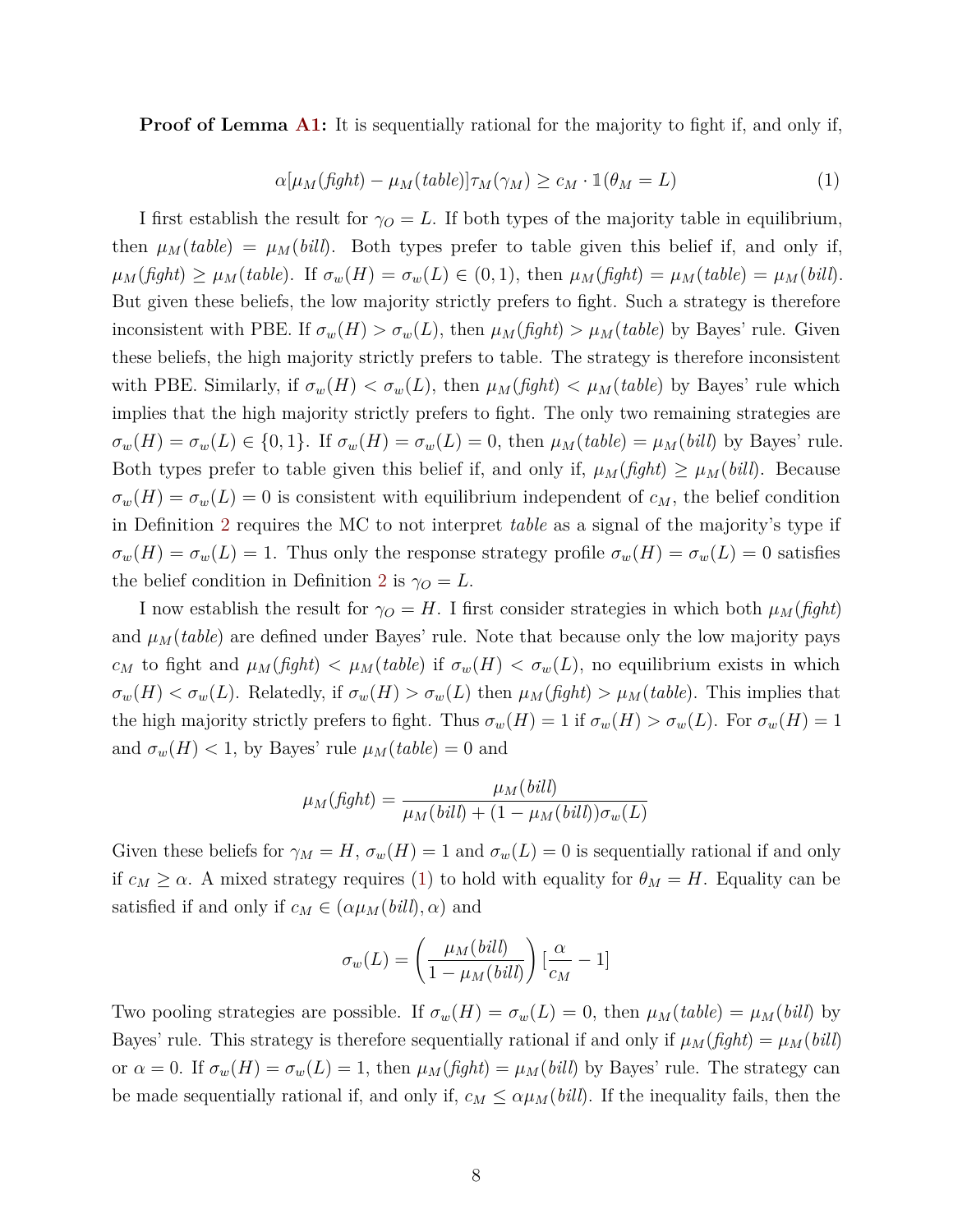strategy is not optimal for the low type even if  $\mu_M(table) = 0$ .

Having characterized all possible equilibrium strategies and beliefs for  $\gamma_M = H$ , I now apply the belief condition in Definition [2.](#page-3-1) For  $c_M \leq \alpha \mu_M (bill)$ , the only two possible strategies are the two pooling strategies. Under the the belief condition in Definition [2](#page-3-1),  $\mu_M(fight)$  =  $\mu_M(table) = \mu_M(bill)$  off the equilibrium path of play. Thus only  $\sigma_w(H) = \sigma_w(L) = 0$  satisfies Definition [2](#page-3-1) if  $c_M \leq \alpha \mu_M(bill)$ .

If  $c_M \geq \alpha$ , only  $\sigma_w(H) = \sigma_w(L) = 0$  and  $\sigma_w(H) = 1$ ,  $\sigma_w(L) = 0$  are possible equilibrium strategies. By Definition [2](#page-3-1) if  $\sigma_w(H) = \sigma_w(L) = 0$ , the MC's off-path belief must be  $\mu_M(fight) = 1$ . However,  $\mu_M(fight) = \mu_M(bill) < 1$  is necessary for  $\sigma_w(H) = \sigma_w(L) = 0$  to be an equilibrium. Thus only the separating strategy satisfies Definition [2](#page-3-1) if  $c_M \geq \alpha$ .

Similarly, if  $c_M \in (\alpha \mu_M (bill), \alpha)$ , the only possible equilibrium strategies are  $\sigma_w(H)$  $\sigma_w(L) = 0$  and  $\sigma_w(H) = 1$ ,  $\sigma_w(L) \in (0,1)$ . The off-path belief associated with  $\sigma_w(H) =$  $\sigma_w(L) = 0$  therefore must be  $\mu_M(fight) > \mu_M(bill)$ . The high majority strictly prefers to deviate from  $\sigma_w(H) = 0$  given this belief. Thus only the semi-separating strategy satisfies Definition [2](#page-3-1) if  $c_M \in (\alpha \mu_M(bill), \alpha)$ .  $\square$ 

### **Proof of Lemma [A2](#page-7-2)**

Remark [1](#page-7-0) establishes that in every equilibrium in which  $\sigma_b(H) = 1$  and  $\sigma_b(L) = 0$ ,  $\delta = 0$ . The opposition's equilibrium strategy therefore does not depend on the majority's response strategy in any equilibrium in which  $\sigma_b(H) = 1$  and  $\sigma_b(L) = 0$ . The opposition's strategy in every equilibrium in which  $\sigma_b(H) = 1$  and  $\sigma_b(L) = 0$  is uniquely characterized in Lemmas [3](#page-14-2) and [4](#page-16-0) for  $\delta = 0$ .

I first show that  $\sigma_b(H) = 1$  and  $\sigma_b(L) = 0$  in equilibrium only if  $\gamma_M = H$ . The high majority's net expected payoff from introducing a bill is  $\alpha \tau_M(\gamma_M) + \rho$  in any equilibrium in which  $\sigma_b(H) = 1$  and  $\sigma_b(L) = 0$ . Thus if  $\gamma_M = L$ , the high type's bill-introduction strategy is optimal if and only if  $\rho \geq \alpha$ . If the low majority deviates, its best possible response to a filibuster is *table*. To see this, note that if the high majority fights with positive probability,  $\mu_M(fight) = 1$  by Bayes' rule. In order for this to be sequentially rational for the high majority, the MC must believe  $\mu_M(table) = 1$ . Similarly, if  $\sigma_w(H) = 0$  the MC must believe  $\mu_M(fight) = 1$  to prevent the high majority from deviating in response to a filibuster. Thus regardless of its response to a filibuster, the majority receives an own-reputation payoff of 0. The low type is therefore strictly better off tabling and saving the cost of the fight. It follows that if  $\gamma_M = L$ , both types of the majority have the same net expected payoff from introducing a bill,  $\rho - \alpha$ . The equilibrium therefore exists only if  $\rho = \alpha$  and that both types receive an identical equilibrium expected payoff. Note that if this equality is satisfied, a continuum of equilibria exist in which  $\sigma_w(L) = 0$  and  $\sigma_w(H) \in [0,1]$ . A MS-Table equilibrium dominates all other equilibria in this continuum under the efficiency condition in Definition [5.](#page-6-3)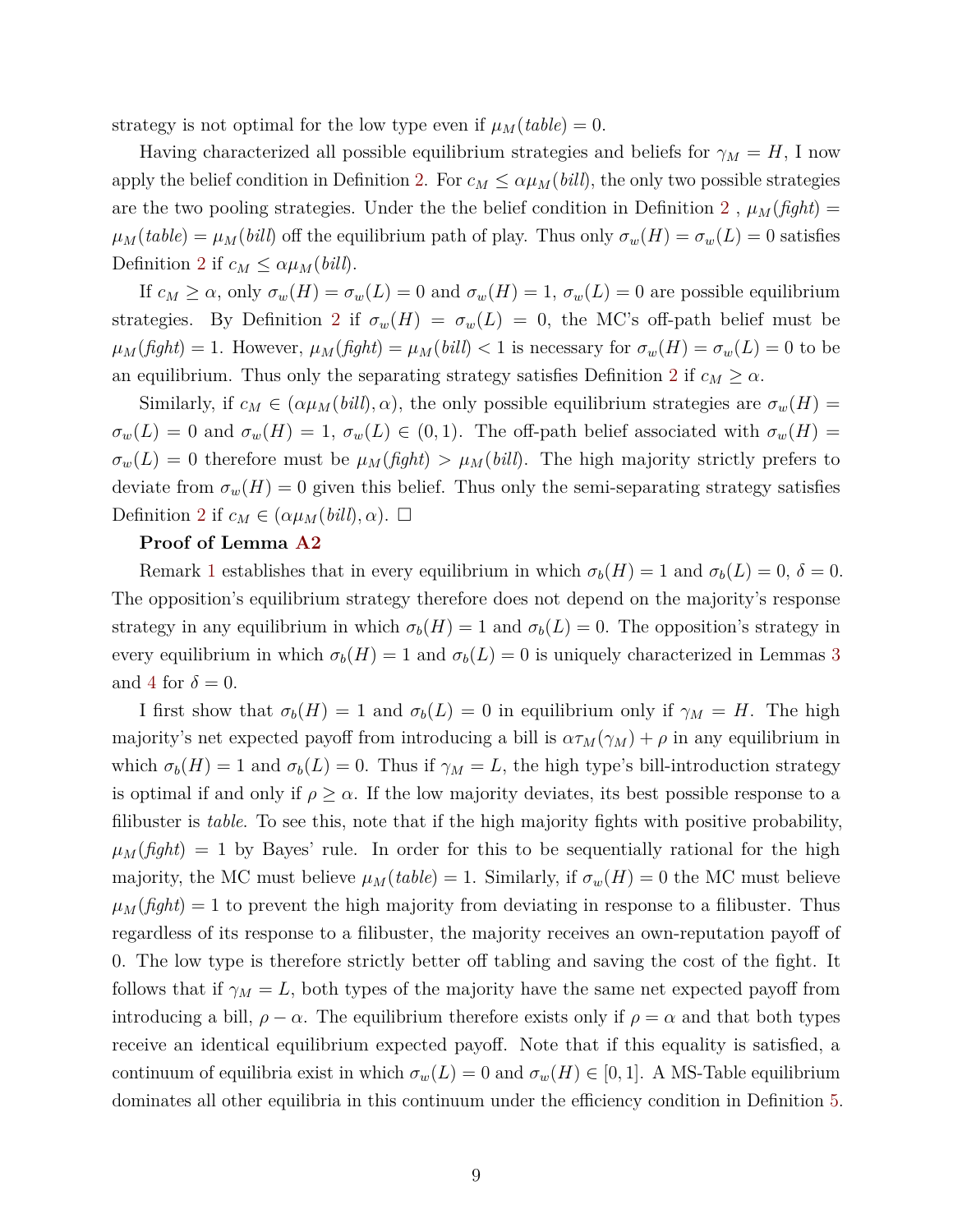Now recall from Lemma [A1](#page-6-2) that if  $\gamma_M = L$ , it is sequentially rational for both types to table in any equilibrium in which  $\mu_M(bill) \in (0,1)$ . By Remark [1,](#page-7-0)  $\delta = 0$  in such an equilibrium. The opposition's strategy is therefore optimal in a Bill-Table and NB-Table if and only if it is optimal in a MS-Table equilibrium for  $\gamma_M = L$ . In a Bill-Table equilibrium, both types receive a net expected payoff from introducing a bill of  $\rho + \alpha/2 - \alpha(1 - \mu_M(n \text{ o bill}))$ . Note that if  $\mu_M(no\; bill) = 0$ , a Bill-Table equilibrium exists if  $\rho \ge \alpha/2$ . Thus if  $\rho = \alpha > 0$ , a Bill-Table equilibrium and a MS-Table equilibrium exist. The majority's expected equilibrium payoff in the Bill-Table equilibrium strictly exceeds its expected equilibrium payoff in the MS-Table equilibrium if  $\rho + \alpha/2 > \rho$ . Thus the Bill-Table equilibrium dominates the MS-Table equilibrium under the efficiency condition in Definition [5](#page-6-3) if  $\alpha > 0$ . For  $\alpha = \rho = 0$ , a NB-Table and MS-Table equilibrium exist. Both types receive an expected equilibrium payoff of 0 in each equilibrium. The NB-Table equilibrium therefore dominates the MS-Table equilibrium under the efficiency condition in Definition [5.](#page-6-3) This establishes that  $\sigma_b(H) = 1$  and  $\sigma_b(L) = 0$ in equilibrium only if  $\gamma_M = H$ .

I now show that  $\sigma_w(H) = 1$  in every equilibrium in which  $\sigma_b(H) = 1$  and  $\sigma_b(L) = 0$ . For  $\gamma_M = H$ , the high majority's net expected payoff from introducing a bill in an equilibrium in which  $\sigma_b(H) = 1$  and  $\sigma_b(L) = 0$  is  $\rho + \alpha$ . Remark [2](#page-7-1) shows that  $\rho > -\beta/2$ . By assumption,  $\alpha \geq \beta$ . Thus  $\rho + \alpha \geq 0$ . If  $\sigma_w(H) < 1$ , then  $\mu_M(table) = 1$  by Bayes' rule. Given  $\mu_M(table) = 1$ , the low majority's response strategy is consistent with equilibrium if and only if  $\sigma_w(L) = 0$ . This implies that the low majority's net expected payoff from introducing a bill is equivalent to the high majority's,  $\rho + \alpha \geq 0$ . Such an equilibrium is therefore possible only if  $\rho = \alpha = 0$ . It follows from Remark [2](#page-7-1) that if  $\rho = \alpha = 0$ , then  $\sigma_f(H) = \sigma_f(L) = 0$ . That is, the equilibrium is a MS-Filibuster equilibrium. For  $\alpha = 0$ ,  $\delta = 0$  in every equilibrium. Thus a NB-Filibuster equilibrium also exists which dominates the MS-Filibuster equilibrium under the efficiency condition from Definition [5.](#page-6-3) This establishes that  $\sigma_w(H) = 1$  in every equilibrium in which  $\sigma_b(H) = 1$  and  $\sigma_b(L) = 0$ .

Because  $\gamma_M = H$  and  $\sigma_w(H) = 1$ , the low majority's net expected payoff from introducing a bill in an equilibrium in which  $\sigma_b(H) = 1$  and  $\sigma_b(L) = 0$  is

$$
\rho + \alpha \left( \frac{2 - \sigma_f(H) - \sigma_f(L)}{2} \right) + \left( \frac{\sigma_f(H) + \sigma_f(L)}{2} \right) \times \begin{cases} \alpha - c_M & \text{if } \sigma_w(L) > 0 \\ \alpha \mu_M(table) & \text{if } \sigma_w(L) = 0 \end{cases}
$$

Remark [2](#page-7-1) and  $\alpha \geq \beta$  imply that

$$
\rho + \alpha \left( \frac{2 - \sigma_f(H) - \sigma_f(L)}{2} \right) > 0
$$

if  $2 - \sigma_f(H) - \sigma_f(L) > 0$ . Because the low majority's response strategy must be optimal in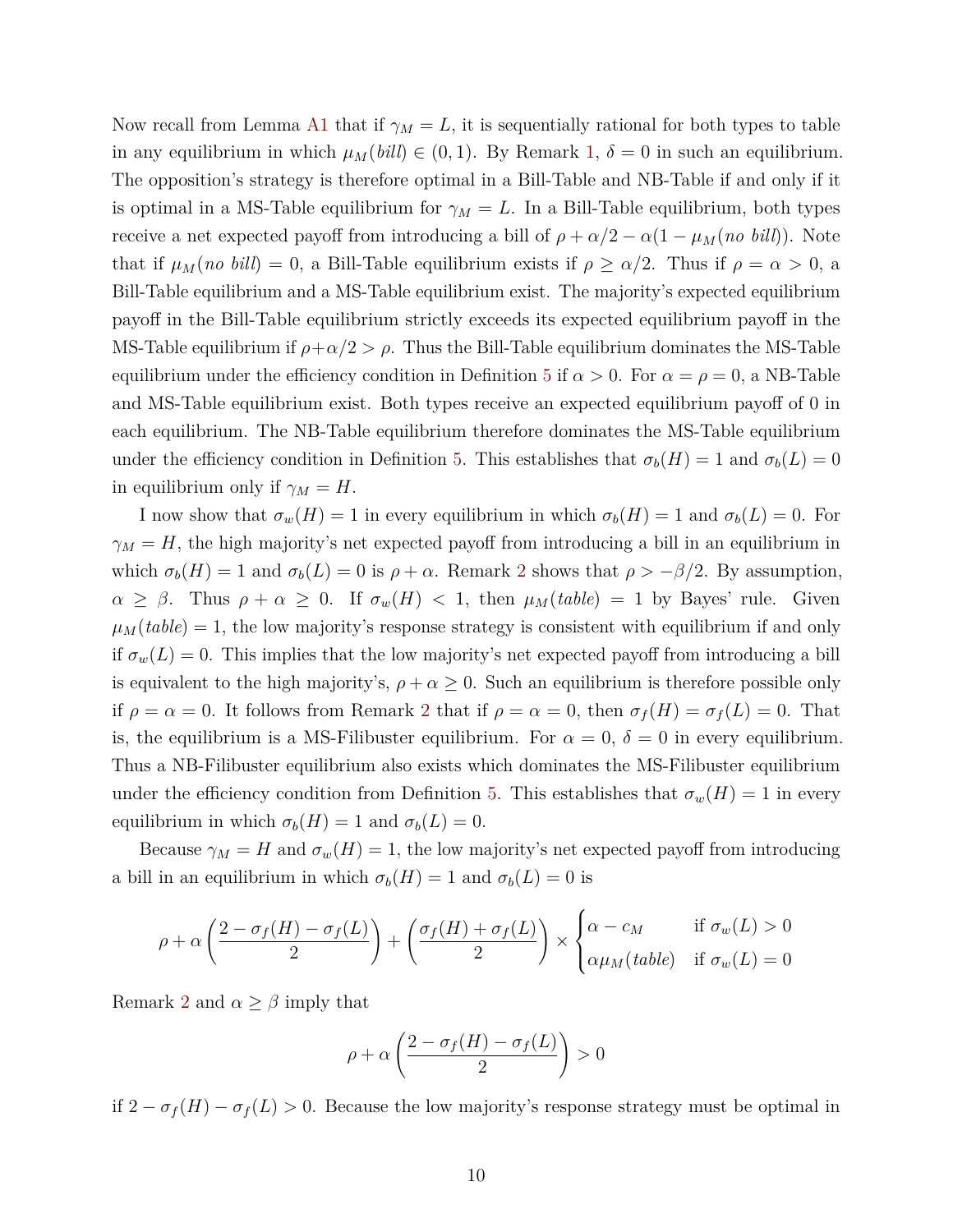equilibrium and  $\alpha \mu_M(table) \geq 0$ ,

$$
0 \leq \left(\frac{\sigma_f(H) + \sigma_f(L)}{2}\right) \times \begin{cases} \alpha - c_M & \text{if } \sigma_w(L) > 0\\ \alpha \mu_M(table) & \text{if } \sigma_w(L) = 0 \end{cases}
$$

The low majority's bill-introduction strategy is therefore optimal only if  $\sigma_f(H) = \sigma_f(L) = 1$ . Thus every equilibrium in which  $\sigma_b(H) = 1$  and  $\sigma_b(L) = 0$  is a MS-Filibuster equilibrium.

In a MS-Filibuster equilibrium, the majority's bill-introduction strategy is optimal if and only if

$$
0 = \begin{cases} \alpha - c_M & \text{if } \sigma_w(L) > 0 \\ \alpha \mu_M(table) & \text{if } \sigma_w(L) = 0 \end{cases}
$$

It follows that if  $\sigma_w(L) = 0$ , the majority's bill-introduction strategy is optimal only if  $\mu_M(table) = 0$ . Given  $\mu_M(table) = 0$ ,  $\sigma_w(L) = 0$  is sequentially rational if and only if  $c_M \geq \alpha$ . Thus a MS-Filibuster-MS equilibrium exists if and only if the conditions stated in Lemma [A2](#page-7-2) are satisfied.

All that remains to consider now are MS-Filibuster equilibrium in which  $\sigma_w(H) = 1$  and  $\sigma_w(L) > 0$ . If the majority plays this response strategy, the majority's bill-introduction strategy is optimal if and only if  $c_M \geq \alpha$ . Its response strategy is optimal if and only if  $c_M \leq \alpha[1-\mu_M(table)]$ . The two conditions are simultaneously satisfied if and only if  $c_M = \alpha$  and  $\mu_M(table) = 0$ . Such an equilibrium therefore exists only if a MS-Filibuster-MS equilibrium exists. Because  $\sigma_w(H) = 1$  in every such equilibrium, the MS-Filibuster-MS dominates all others under the efficiency condition in Definition [5.](#page-6-3)  $\Box$ 

#### **Proof of Lemma [A3](#page-7-3)**:

I first prove the result for  $\gamma_M = L$  or  $c_M \leq \frac{\alpha}{2}$  $\frac{\alpha}{2}$ . I restrict attention to equilibria in which (i)  $\sigma_b(H) \ge \sigma_b(L)$  and (ii)  $\mu_M(bill) = 1/2$  if  $\sigma_b(H) = \sigma_b(L) = 0$ . Thus  $\mu_M(bill) \ge 1/2$  in every equilibrium. Lemmas [A1](#page-6-2) and [A2](#page-7-2) therefore imply that  $\sigma_w(H) = \sigma_w(L) = 0$  in every equilibrium if  $\gamma_M = L$  or  $c_M \leq \frac{\alpha}{2}$  $\frac{\alpha}{2}$ . Remark [1](#page-7-0) establishes that if  $\sigma_w(H) = \sigma_w(L) = 0, \ \delta = 0.$ Thus if  $\gamma_M = L$  or  $c_M \leq \frac{\alpha}{2}$  $\frac{\alpha}{2}$ , the opposition's strategy is independent of the majority's billintroduction strategy. Formally,  $\rho$  does not depend on  $\sigma_b$ . It follows that in every equilibrium, both types of the majority receive the same net expected payoff from introducing a bill,

$$
\rho + \tau_M(\gamma_M)[\mu_M(bill) - \mu_M(no\; \, bill)]
$$

In a NB-Table equilibrium,  $\mu_M(bil) = 1/2$  and  $\mu_M(no \; bil) = 1/2$ . Thus a NB-Table equilibrium exists for  $\gamma_M = L$  or  $c_M \leq \frac{\alpha}{2}$  $\frac{\alpha}{2}$  if and only if  $\rho \leq 0$ . In a NB-Table equilibrium, both types receive an own-reputation payoff of  $\alpha/2$ . In any equilibrium for  $\rho \leq 0$  in which  $\sigma_b(H) = \sigma_b(L) > 0$ , both types receive an own-reputation payoff of  $\alpha/2$ . Their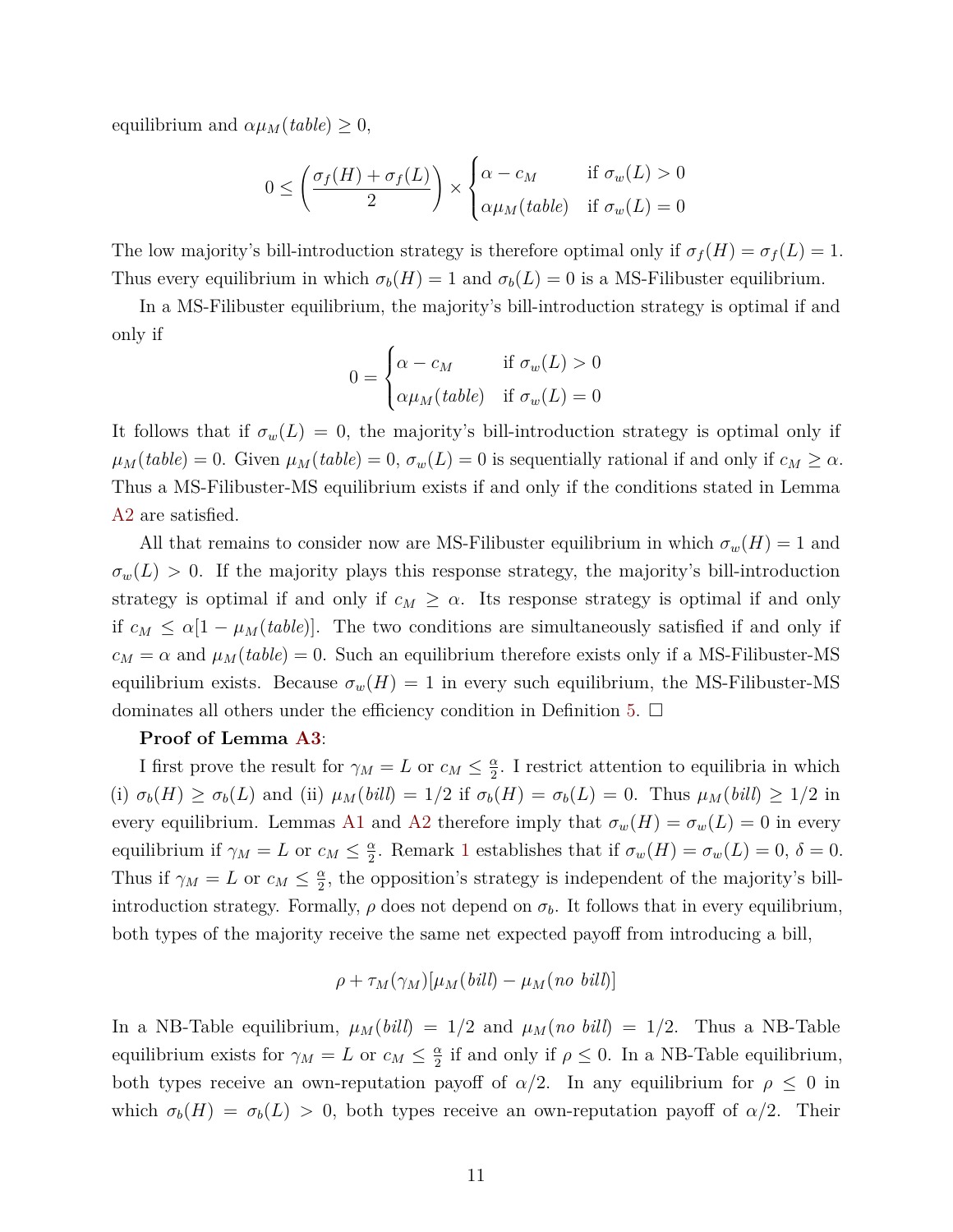equilibrium payoff in this equilibrium is therefore weakly lower than their payoff in the NB-Table equilibrium. The NB-Table equilibrium dominates these alternatives under the efficiency condition from in Definition [5.](#page-6-3) In any equilibrium for  $\rho \leq 0$  in which  $\sigma_b(H) > \sigma_b(L)$ , equilibrium requires

$$
\rho + \tau_M(\gamma_M)[\mu_M(bill) - \mu_M(no\; bill)] = 0
$$

Because both beliefs are determined by Bayes' rule if  $\sigma_b(H) > \sigma_b(L)$ , the equality cannot be satisfied if  $\gamma_M = H$ . If  $\gamma_M = L$ , the low majority's equilibrium own-reputation payoff is less than  $\alpha/2$ . Both types therefore receive a strictly lower equilibrium payoff compared to the NB-Table equilibrium. Thus if  $\rho \leq 0$ , only a NB-Table equilibrium exits satisfies Definition [5.](#page-6-3)

If  $\rho > 0$ , a Bill-Table equilibrium exists in which  $\mu_M(bill) = \mu_M(no \; bill) = 1/2$ . In a Bill-Table equilibrium, the majority's own-reputation payoff if it introduces a bill is  $\alpha/2$ . Because  $\rho > 0$  and both  $\mu_M(bill) = \mu_M(n \text{ of } bil) = 1/2$  in every equilibrium in which  $\sigma_b(H) = \sigma_f(L)$ , the Bill-Table equilibrium dominates all others in which  $\sigma_b(H) = \sigma_f(L)$  under the efficiency condition from Definition [5.](#page-6-3) An equilibrium in which  $\sigma_b(H) > \sigma_b(L)$  requires

$$
\rho + \tau_M(\gamma_M)[\mu_M(bill) - \mu_M(no\; \, bill)] = 0
$$

Because both beliefs are determined by Bayes' rule if  $\sigma_b(H) > \sigma_b(L)$ , the equality cannot be satisfied if  $\gamma_M = H$ . If  $\gamma_M = L$ , the high type receives an own-reputation payoff that is less than  $\alpha/2$ . Both types therefore receive a strictly lower equilibrium payoff compared to the Bill-Table equilibrium. Thus if  $\rho > 0$ , only a Bill-Table equilibrium exists and satisfies Definition [5.](#page-6-3)

I now establish the result for  $\gamma_M = H$  and  $c_M \geq \alpha$ . I first show that the high majority's equilibrium bill-introduction strategy is  $\sigma_b(H) = 1$ . Lemmas [A1](#page-6-2) and [A2](#page-7-2) imply that  $\sigma_w(H) = 1$ and  $\sigma_w(L) = 0$  in every equilibrium and that  $\mu_M(fight) = 1$  and  $\mu_M(table) = 0$  in every equilibrium. The high majority's net expected payoff from introducing a bill for  $\sigma_f(H) > 0$ is therefore

$$
\rho+\alpha\cdot\left[\left(\frac{2-\sigma_f(H)-\sigma_f(L)}{2}\right)\mu_M(bill)+\left(\frac{\sigma_f(H)+\sigma_f(L)}{2}\right)-\mu_M(no\;bill)\right]
$$

Notice that for  $\sigma_b(H) \geq \sigma_b(L)$ , the high majority's net payoff is minimized if  $\mu_M(bill)$  $\mu_M$ (*no bill*). Given these beliefs, the high majority weakly prefers to not introduce a bill if and only if

$$
\rho + \alpha \cdot \left( \frac{\sigma_f(H) + \sigma_f(L)}{2} \right) \le 0
$$

The inequality is satisfied only if  $\rho < 0$ . Remark [2](#page-7-1) implies that  $\rho < 0$  only if  $\gamma_O = H$  and  $\sigma_f(L) < \sigma_f(H) = 1$ . The inequality can therefore be satisfied only if  $\rho \leq -\frac{\alpha}{2}$ . However,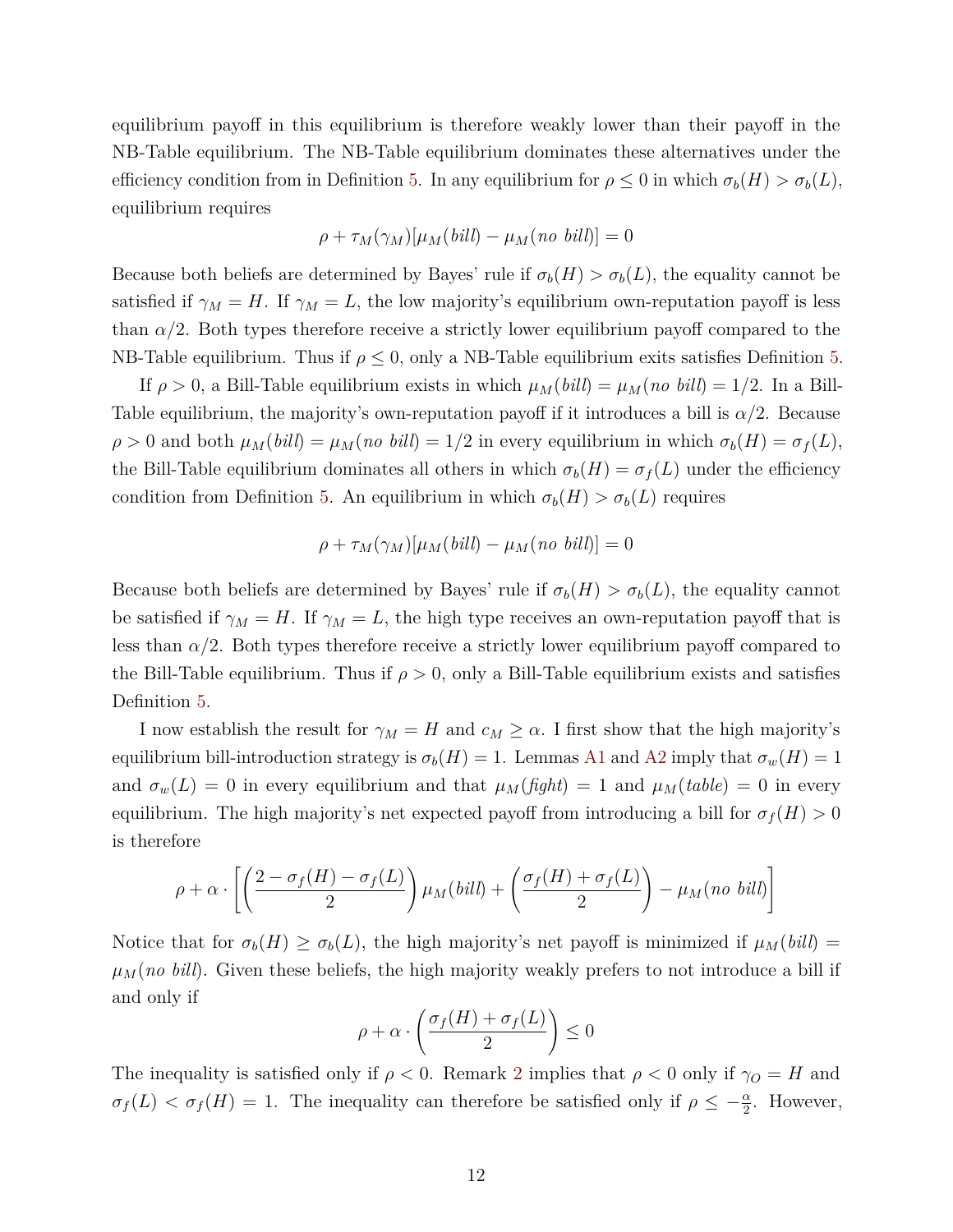Remark [2](#page-7-1) shows that  $\rho > -\beta/2$ . By assumption,  $\alpha \geq \beta$ . Thus  $\sigma_b(H) = 1$  in every equilibrium if  $\gamma_M = H$  and  $c_M \geq \alpha$ .

Because  $\sigma_b(H) = 1$ ,  $\sigma_w(L) = 0$ , and  $\mu_M(table) = 0$  in every equilibrium, the low majority's net expected payoff from introducing a bill is

$$
\rho + \alpha \cdot \left[ \left( \frac{2 - \sigma_f(H) - \sigma_f(L)}{2} \right) \left( \frac{1}{1 + \sigma_b(L)} \right) \right]
$$

Remark [2](#page-7-1) establishes that  $\rho = 0$  if  $\sigma_f(H) = \sigma_f(L) = 1$ . Thus if  $\sigma_f(H) = \sigma_f(L) = 1$ , any bill-introduction strategy such that  $\sigma_b(H) = 1$  and  $\sigma_b(L) \in [0,1]$  is consistent with equilibrium.

If  $\sigma_f(L) < 0$ ,  $\sigma_b(L) < 1$  is an equilibrium strategy for the low majority only if

$$
\rho + \alpha \cdot \left[ \left( \frac{2 - \sigma_f(H) - \sigma_f(L)}{2} \right) \left( \frac{1}{1 + \sigma_b(L)} \right) \right] \le 0
$$

Remark [2](#page-7-1) shows that if  $\gamma_O = L$ ,  $\rho > 0$  if  $\sigma_f(L) < 1$ . Thus if  $\gamma_O = L$ , the low majority's equilibrium bill introduction strategy is  $\sigma_b(L) = 1$  if  $\sigma_f(L) < 1$ . If  $\gamma_O = H$  and  $\sigma_f(L) < 1$ , the inequality can be satisfied only if  $\rho < 0$ . From Remark [2,](#page-7-1) this requires  $\sigma_f(H) > \sigma_f(L)$ . Lemma [3](#page-14-2) implies that if  $\gamma_O = H$ , then  $\sigma_f(H) = 1$  in any equilibrium in which  $\sigma_f(H) > \sigma_f(L)$ . The low majority's strategy must therefore satisfy

$$
\sigma_b(L) \le 1 + \frac{\alpha}{2\rho} \left( \frac{1 - \sigma_f(L)}{2} \right)
$$

From Remark [2,](#page-7-1)  $\rho > -\beta/2$ . The equality therefore cannot be satisfied for  $\alpha \geq \beta$ .

Thus if  $c_M \ge \alpha$  and  $\gamma_M = H$ ,  $\sigma_b(H) = 1$  in every equilibrium and  $\sigma_b(H) = 1$  in every equilibrium in which  $\sigma_f(L) < 1$ . All that remains is to show that  $\sigma_f(L) = 0$  if  $\sigma_f(L) = \sigma_f(H) = 1$ . If  $\sigma_f(L) = \sigma_f(H) = 1$ , then any  $\sigma_b(L) \in [0,1]$  is optimal for the low majority. Lemmas [3](#page-14-2) and [4](#page-16-0) establish that  $\sigma_f(H) = \sigma_f(L) = 1$  is the opposition's equilibrium strategy given  $\delta$  if and only if

$$
c_O \le \begin{cases} q - \delta + \frac{\alpha}{2} & \text{if } \gamma_O = H \\ \tilde{c}_O(q, \delta) & \text{if } \gamma_O = L \end{cases}
$$

Note that  $q - \delta + \frac{\alpha}{2}$  $\frac{\alpha}{2}$  and  $\tilde{c}_O(q, \delta)$  are strictly decreasing in  $\delta$  for all *q*. For  $\mu_M(bill) = \frac{1}{1+\sigma_b(L)}$ ,  $\sigma_w(H) = 1$ ,  $\sigma_w(L) = 0$ , and  $\gamma_M = H$ ,  $\delta$  is increasing in  $\sigma_b(L)$  such that  $\delta = 0$  if  $\sigma_b(L) = 0$  and  $\delta = -\beta/4$  if  $\sigma_b(L) = 1$ . Thus a Filibuster-MS equilibrium in which the low majority mixes on bill introduction exists only if a MS-Filibuster-MS equilibrium exists. It is straightforward to check that both types of the majority are indifferent between all Filibuster-MS equilibrium.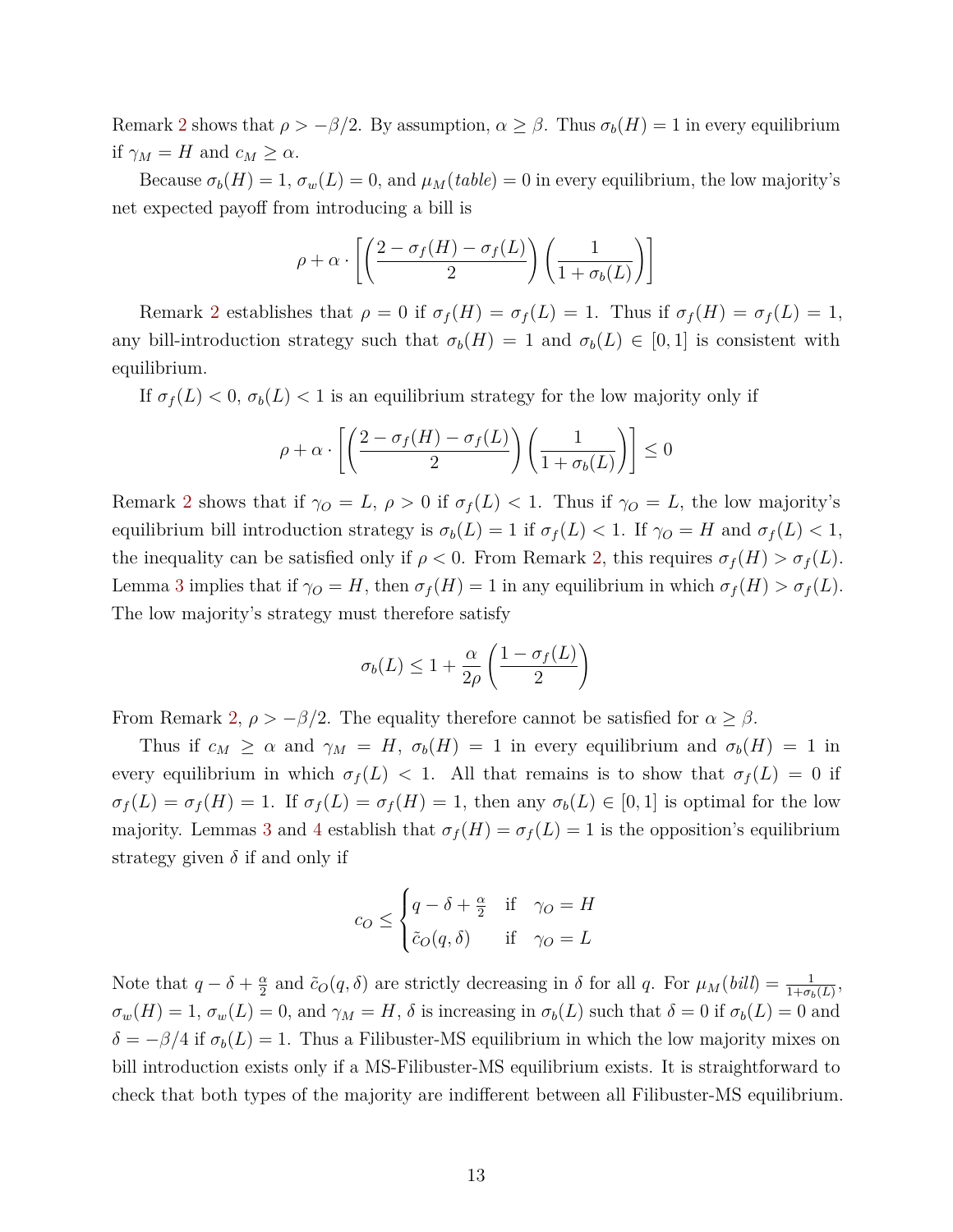Thus the MS-Filibuster-MS equilibrium dominates every other Filibuster-MS equilibrium under the efficiency condition in Definition [5.](#page-6-3)  $\Box$ 

# <span id="page-14-0"></span>**3 Proofs of Results in Main Text**

I provide proofs of results from the main text in this section. I first prove Lemmas 1-4. I then state and prove general versions of Propositions 1-4 which directly imply Propositions 1-8 and Corollary 1.

# <span id="page-14-1"></span>**3.1 Lemmas 1-4**

<span id="page-14-3"></span>**Lemma 1** *The majority plays a pure strategy bill-introduction strategy in equilibrium. In any equilibrium in which the majority's bill-introduction strategy is*  $\sigma_b(H) = 1$ ,  $\sigma_b(L) = 0$ , its *response strategy is*  $\sigma_w(H) = 1$ ,  $\sigma_w(L) = 0$ .

### **Proof of Lemma [1:](#page-14-3)**

Immediately implied by Lemmas [A1-](#page-6-2)[A3.](#page-7-3)  $\Box$ 

<span id="page-14-4"></span>**Lemma 2** *If*  $c_M \leq \frac{\alpha}{2}$  $\frac{\alpha}{2}$ , the majority's equilibrium response strategy is  $\sigma_w(H) = \sigma_w(L) = 0$ . *If*  $c_M \geq \alpha$ , its equilibrium response strategy is  $\sigma_w(H) = 1$  and  $\sigma_w(L) = 0$ .

### **Proof of Lemma [2:](#page-14-4)**

Lemmas [A1](#page-6-2) and [A2](#page-7-2) directly imply that if  $\gamma_M = H$ , the majority's equilibrium response strategy is  $\sigma_w(L) = 0$  and  $\overline{ }$ 

$$
\sigma_w(H) = \begin{cases} 0 & \text{if } c_M \leq \frac{\alpha}{2}, \\ 1 & \text{if } c_M \geq \alpha. \end{cases}
$$

<span id="page-14-2"></span>**Lemma 3** *For*  $\gamma_O = H$ *, if*  $q < \delta$  *and*  $c_O \leq \frac{\alpha}{2}$  $\frac{\alpha}{2}$  the opposition's equilibrium strategy is AV. If  $q \geq \delta$  *or*  $c_O > \frac{\alpha}{2}$  $\frac{\alpha}{2}$ *, its equilibrium strategy is* 

$$
\begin{cases}\nFilibuster & \text{if } c_O \le q - \delta + \frac{\alpha}{2}, \\
OSS(L) & \text{if } c_O \in (q - \delta + \frac{\alpha}{2}, q - \delta + \alpha), \\
OS & \text{if } c_O \ge q - \delta + \alpha.\n\end{cases}
$$

**Proof of Lemma [3](#page-14-2)**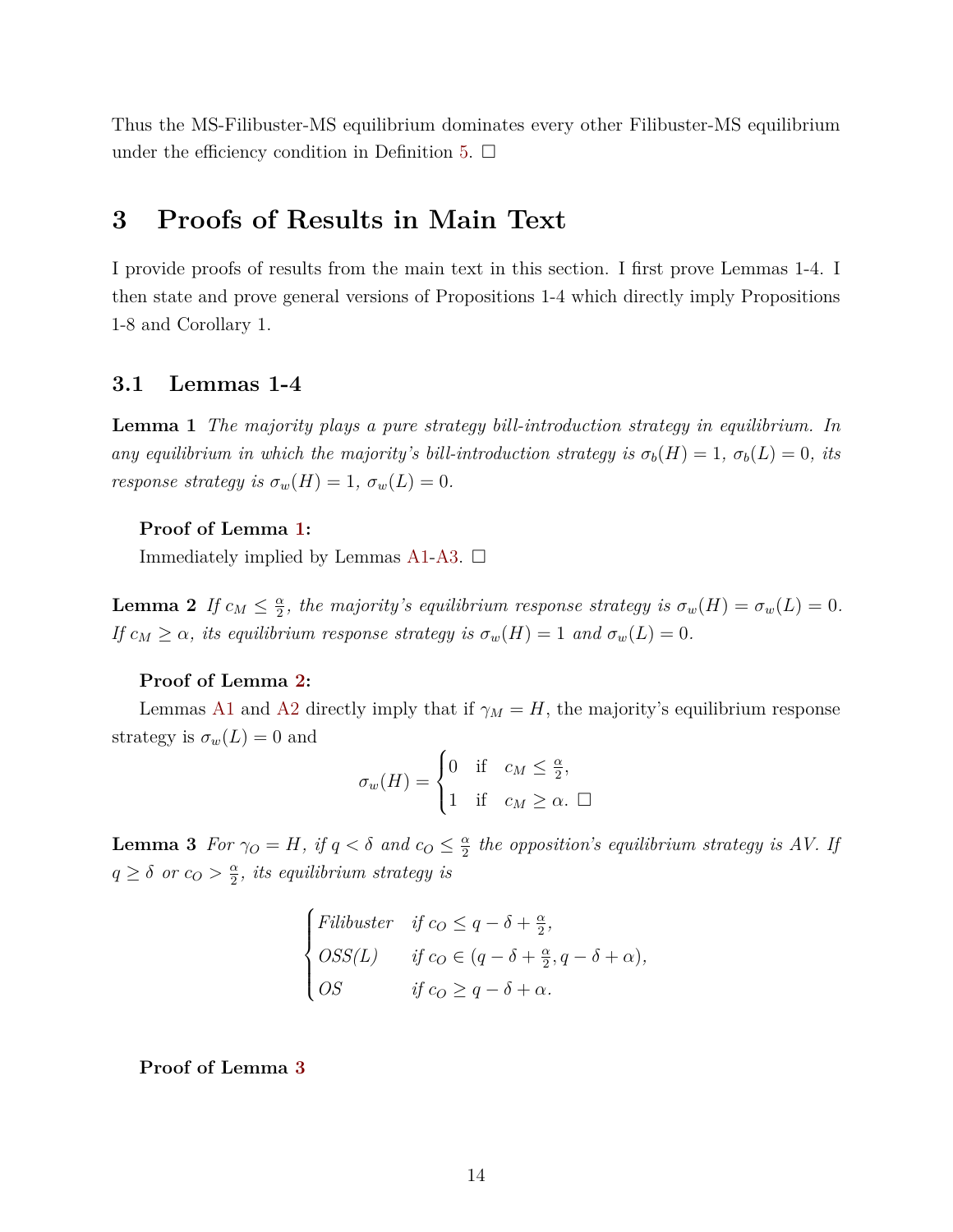The opposition's net expected opponent-reputation payoff,  $\delta$ , is defined in the main text as a function of  $\mu_M(bill)$ ,  $\sigma_w$ , and  $\gamma_M$ . It is straightforward to check that  $\delta \in \left[-\frac{\beta}{4}\right]$  $\frac{\beta}{4}, \frac{\beta}{4}$  $\frac{\beta}{4}$ . Given *δ* and  $γ$ *O* = *H*, it is sequentially rational for the opposition to filibuster if and only if

<span id="page-15-0"></span>
$$
q - \delta + \alpha[\mu_O(\text{filibuster}) - \mu_O(\text{allow vote})] - c_O \cdot \mathbb{1}(\theta_O = L) \ge 0
$$
 (2)

Notice that because only the low opposition suffers  $c<sub>O</sub> > 0$  from filibustering,  $\sigma_f(H) \geq \sigma_f(L)$ in every equilibrium and at least one type must play a pure strategy. I first consider strategies in which  $\sigma_f(H) + \sigma_f(L) \in (0, 2)$ . If the opposition plays such a strategy in equilibrium, then by Bayes' rule  $\mu_O(fight) = \frac{\sigma_f(H)}{\sigma_f(H) + \sigma_f(L)}$  and  $\mu_O(allow\ vote) = \frac{1 - \sigma_f(H)}{2 - \sigma_f(H) - \sigma_f(L)}$ . Substituting these beliefs into [2](#page-15-0) shows that

- $\sigma_f(H) = 1$  and  $\sigma_f(L) = 0$  is sequentially rational if and only if  $c_o \geq q \delta + \alpha$ ,
- $\sigma_f(H) = 1$  and  $\sigma_f(L) \in (0,1)$  is sequentially rational if and only if  $c_O \in (q \delta + \frac{\alpha}{2})$  $\frac{\alpha}{2}$ , q –  $\delta + \alpha$ ) and  $\sigma_f(L) = \frac{\alpha}{c_O - (q - \delta)} - 1$ .

It follows that the only possible non-pooling strategies in equilibrium for  $\gamma_O H$  are OS and OSS(L). In a Filibuster equilibrium,  $\mu_O(flibuster) = 1/2$  by Bayes' rule. Substituting this belief into Inequality [2](#page-15-0) shows that the strategy is sequentially rational if and only if

$$
\mu_O(allow\;vote) \le \frac{q-\delta - c_O}{\alpha} + \frac{1}{2}.
$$

Notice that the inequality is satisfied only if  $c<sub>O</sub> \leq q - \delta + \alpha/2$ . Thus  $\sigma_f(H) = \sigma_f(L) = 1$ in equilibrium only if  $q - \delta \leq \alpha/2$ . Thus Filibuster, OSS(L), and OS equilibria partition the set of *c*<sub>*O*</sub>: Filibuster if  $c_0 \leq q - \delta + \frac{\alpha}{2}$  $\frac{\alpha}{2}$ , OSS(L) if  $c_O \in (q - \delta + \frac{\alpha}{2})$  $\frac{\alpha}{2}$ ,  $q - \delta + \alpha$ ), and OS if  $c$ <sup>*O*</sup> ≥ *q* − *δ* + *α*. The only other possible equilibrium is AV. Because  $\delta \leq \frac{\beta}{4}$  $\frac{\beta}{4}$  and  $\beta \leq \alpha$ , an equilibrium always exists in which  $\mu_O(\text{filibuster}) = \frac{1}{1+\sigma_f(L)}$ . Thus under the belief condition in Definition [1](#page-3-0) in an AV equilibrium the OC's off-path belief is

$$
\mu_O(\text{filibuster}) = \begin{cases} \frac{1}{2} & \text{if } c_O \le q - \delta + \frac{\alpha}{2} \\ \frac{c_O - (q - \delta)}{\alpha} & \text{if } c_O \in (q - \delta + \frac{\alpha}{2}, q - \delta + \alpha) \\ 0 & \text{if } c_O \ge q - \delta + \alpha \end{cases}
$$

Substituting this belief and  $\mu_0$ (*allow vote*) = 1/2 into [\(2\)](#page-15-0) shows that an AV equilibrium satisfies Definition [1](#page-3-0) if and only if  $c_0 \leq \frac{\alpha}{2}$  $\frac{\alpha}{2}$  and  $q - \delta \leq 0$ .

If  $q - \delta \leq 0$  and  $c_0 \leq q - \delta + \frac{\alpha}{2}$  $\frac{\alpha}{2}$ , an AV and Filibuster equilibrium exist. In this case Definition [1](#page-3-0) requires that the OC's off-path belief in a filibuster equilibrium is  $\mu_O(allow\ vote)$  = 1/2. Substituting  $q - \delta \leq 0$  and  $\mu_O(allow \, vote) = \mu_O(filibuster) = 0$  into [\(2\)](#page-15-0) establishes that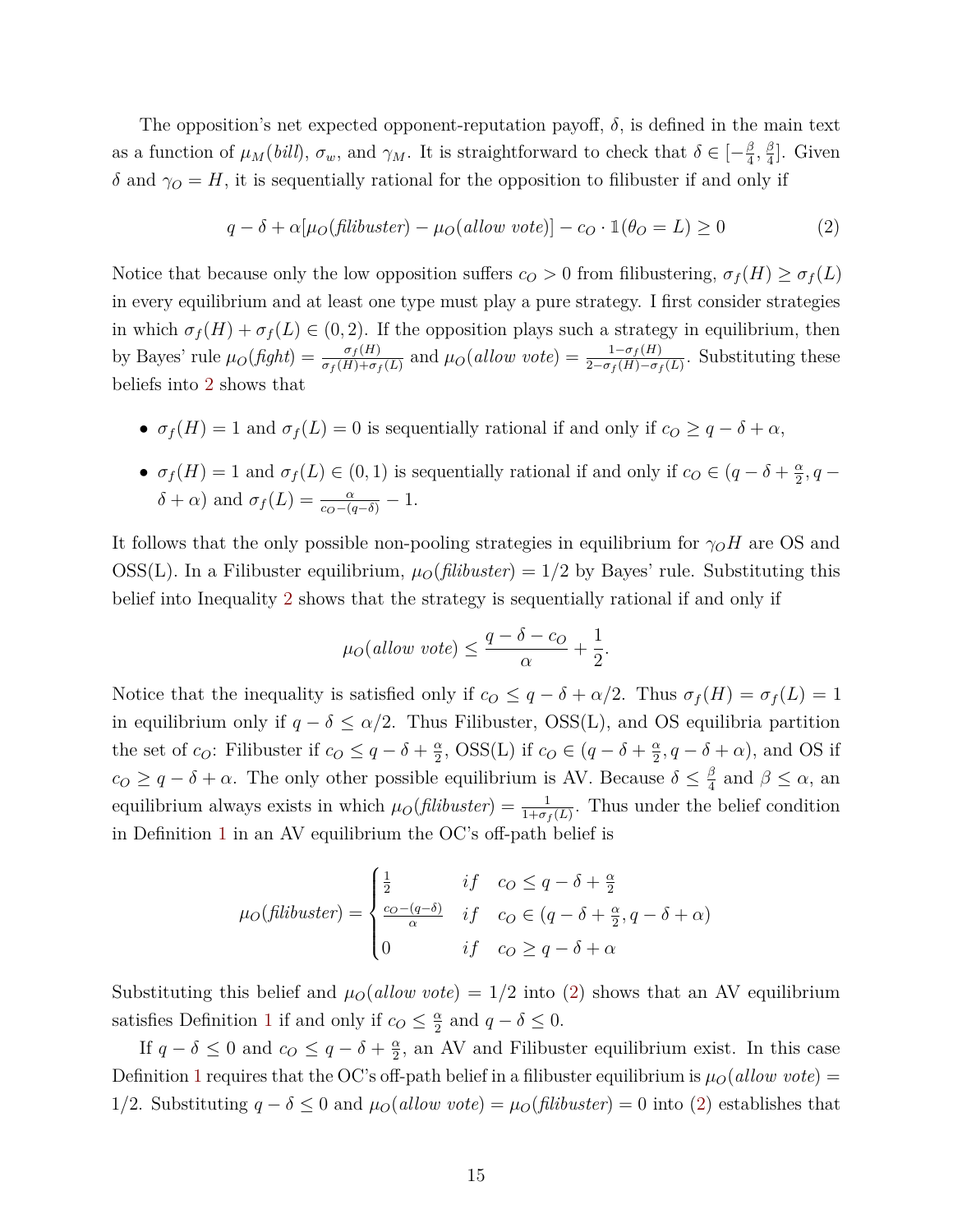a Filibuster equilibrium survives Definition [1](#page-3-0) if and only if  $q - \delta > 0$ . Thus if  $q - \delta \leq 0$  and  $c_O \leq q - \delta + \frac{\alpha}{2}$  $\frac{\alpha}{2}$ , the equilibrium is AV. If  $c_0 \leq q - \delta + \frac{\alpha}{2}$  $\frac{\alpha}{2}$  and  $q - \delta > 0$ , the equilibrium is Filibuster.

If  $c_O \in (q - \delta + \frac{\alpha}{2})$  $\frac{\alpha}{2}$ ,  $\frac{\alpha}{2}$  $\frac{\alpha}{2}$  and  $q - \delta \leq 0$ , an AV and OSS(L) equilibrium exist. The opposition's difference in expected payoff under each strategy for each type is given by

$$
F_H(OSS(L)) - F_H(AV) = q - \delta + \alpha \left[\frac{c_O - (q - \delta)}{\alpha}\right] - \frac{\alpha}{2} = c_O - \frac{\alpha}{2}
$$

$$
F_L(OSS(L)) - F_L(AV) = q - \delta + \alpha \left[\frac{c_O - (q - \delta)}{\alpha}\right] - \frac{\alpha}{2} - c_O = -\frac{\alpha}{2}
$$

Thus for all  $c_O \in (q - \delta + \frac{\alpha}{2})$  $\frac{\alpha}{2}$ ,  $\frac{\alpha}{2}$  $\frac{\alpha}{2}$ , if  $q - \delta \leq 0$  the AV equilibrium dominates the OSS(L) equilibrium under the efficiency condition from Definition [4.](#page-4-2)  $\Box$ 

<span id="page-16-0"></span>**Lemma 4** *For*  $\gamma_O = L$ *, if*  $c_O \leq \tilde{c}_O(q, \delta)$ *, the opposition's equilibrium strategy is Filibuster. If*  $c_O > \tilde{c}_O(q, \delta)$ *, its equilibrium strategy is* 

$$
\begin{cases}\nAV & \text{if } q \leq \frac{\alpha}{2} + \delta, \\
OSS(H) & \text{if } q \in (\frac{\alpha}{2} + \delta, \alpha + \delta), \\
OS & \text{if } q \geq \alpha + \delta.\n\end{cases}
$$

### **Proof of Lemma [4](#page-16-0)**

Given  $\delta$  and  $\gamma$ <sup>*O*</sup> = *L*, it is sequentially rational for the opposition to filibuster if and only if

<span id="page-16-1"></span>
$$
q - \delta - \alpha[\mu_O(\text{filibuster}) - \mu_O(\text{allow vote})] - c_O \cdot \mathbb{1}(\theta_O = L) \ge 0
$$
\n(3)

Notice that because only the low opposition suffers  $c<sub>O</sub> > 0$  from filibustering,  $\sigma_f(H) \geq \sigma_f(L)$ in every equilibrium and at least one type must play a pure strategy. I first consider strategies in which  $\sigma_f(H) + \sigma_f(L) \in (0, 2)$ . If the opposition plays such a strategy in equilibrium, then by Bayes' rule  $\mu_O(fight) = \frac{\sigma_f(H)}{\sigma_f(H) + \sigma_f(L)}$  and  $\mu_O(allow\ vote) = \frac{1 - \sigma_f(H)}{2 - \sigma_f(H) - \sigma_f(L)}$ . Substituting these beliefs into [2](#page-15-0) shows that

- $\sigma_f(H) = 1$ ,  $\sigma_f(L) = 0$  is sequentially rational if and only if  $q \delta \alpha \in [0, c_0]$ ,
- $\sigma_f(H) = 1$ ,  $\sigma_f(L) \in (0, 1)$  is sequentially rational if and only if  $c_O \in (q \delta \alpha, q \delta \frac{\alpha}{2})$  $\frac{\alpha}{2})$ and  $\sigma_f(L) = \frac{\alpha}{q - \delta - c_O} - 1$ ,
- $\sigma_f(H) \in (0,1)$ ,  $\sigma_f(L) = 0$  is sequentially rational if and only if  $q \delta \in (\frac{\alpha}{2})$  $\frac{\alpha}{2}, \alpha)$  and  $\sigma_f(H) = 2 - \frac{\alpha}{a}$ *q*−*δ*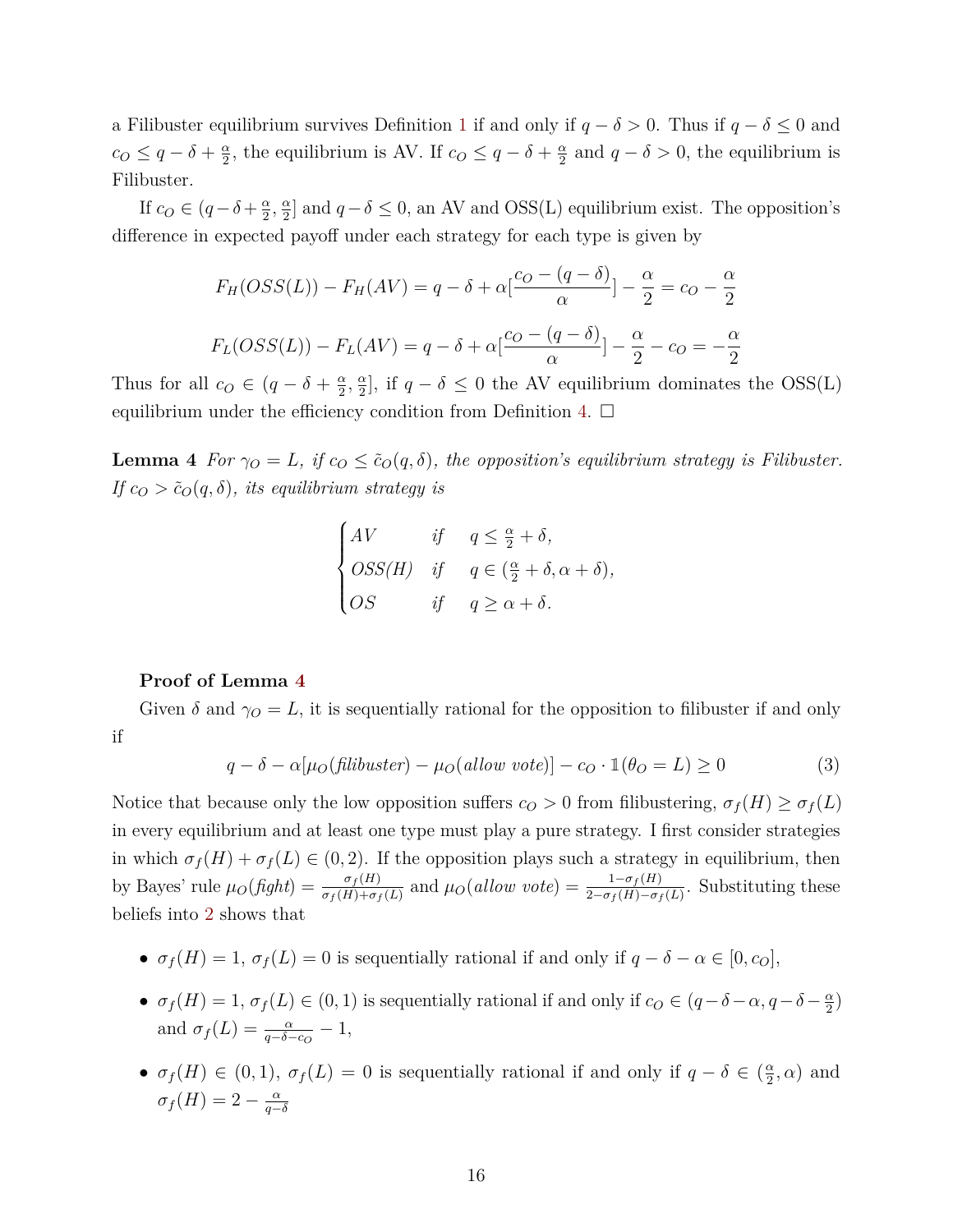Notice that if  $q - \delta \leq \frac{\alpha}{2}$  $\frac{\alpha}{2}$ , no strategy in which  $\sigma_f(H) > \sigma_f(L)$  is consistent with equilibrium. Thus if  $q - \delta \leq \frac{\alpha}{2}$  $\frac{\alpha}{2}$ , the equilibrium is either AV or Filibuster. Substituting  $\mu_O(filibuster) = 1$ and  $\mu_0(allow \, vote) = 1/2$  into [\(3\)](#page-16-1) shows that an AV strategy is consistent with equilibrium if and only if  $q - \delta \leq \alpha/2$ . Thus if  $q - \delta \leq \alpha/2$ , the Definition [1](#page-3-0) requires the OC's off-path belief in a Filibuster equilibrium to be  $\mu_0(\text{allow vote}) = 1/2$ . Substituting these beliefs for *q* − *δ* ≤ *α/*2 into [\(3\)](#page-16-1) implies that if *q* − *δ* ≤ *α/*2, a Filibuster equilibrium satisfies Definition [1](#page-3-0) if and only if  $c_0 \leq q - \delta$ . It follows that if  $q - \delta \leq \alpha/2$  and  $c_0 > q - \delta$ , the equilibrium is AV. For  $c_0 \leq q - \delta$  and  $c_0 \leq q - \delta$ , because a Filibuster equilibrium is possible, Definition [1](#page-3-0) requires the OC's off-path belief in an AV equilibrium to be  $\mu_O(\text{filibuster}) = 1/2$ . Because  $c_0 \leq q - \delta$  implies  $q - \delta$ , an AV equilibrium does not satisfy Definition [1.](#page-3-0) Thus if  $q - \delta \leq \frac{\alpha}{2}$  $\frac{\alpha}{2}$ the equilibrium is Filibuster if  $c_0 \leq q - \delta$  and AV if  $c_0 > q - \delta$ .

For  $q - \delta \in \left(\frac{\alpha}{2}\right)$  $(\frac{\alpha}{2}, \alpha)$ , three types of equilibrium are possible:

- 1.  $\text{OSS(H)}$  for all all  $c_O$ ,
- 2. OSS(L) if and only if  $c_0 < q \delta \frac{\alpha}{2}$ 2
- 3. Filibuster if and only if  $\mu_O(allow \t{ \textit{vote} } \geq \frac{1}{2} \frac{q-\delta-c_O}{\alpha}$ *α*

Under the belief condition in Definition [1,](#page-3-0) if  $q - \delta \in \left(\frac{\alpha}{2}\right)$  $(\frac{\alpha}{2}, \alpha)$  and  $c_O \ge q - \delta - \frac{\alpha}{2}$  $\frac{\alpha}{2}$  the OC's off-path belief in a Filibuster equilibrium matches its Bayesian belief in an OSS(H) equilibrium,  $\mu_O(allow\ vote) = 1 - \frac{q-\delta}{\alpha}$  $\frac{-\delta}{\alpha}$ . The Filibuster equilibrium therefore satisfies Definition [1](#page-3-0) for  $q - \delta \in \left(\frac{\alpha}{2}\right)$  $(\frac{\alpha}{2}, \alpha)$  and  $c_O \ge q - \delta - \frac{\alpha}{2}$  $\frac{\alpha}{2}$  if and only if  $c_0 \leq \frac{\alpha}{2}$  $\frac{\alpha}{2}$ . Note that  $q - \delta - \frac{\alpha}{2} \leq \frac{\alpha}{2}$  $\frac{\alpha}{2}$ . Thus for  $q - \delta \in \left(\frac{\alpha}{2}\right)$  $\frac{\alpha}{2}$ ,  $\alpha$ ) and  $c_O \in [q - \delta - \frac{\alpha}{2}]$  $\frac{\alpha}{2}$ ,  $\frac{\alpha}{2}$  $\frac{\alpha}{2}$ , an OSS(H) and Filibuster equilibrium exist. The opposition's difference in expected payoff under each strategy for each type is given by

$$
F_H(Filibuster) - F_H(OSS(H)) = \frac{\alpha}{2}
$$

$$
F_L(Filibuster) - F_L(OSS(H)) = q - \delta + \frac{\alpha}{2} - c_O - \alpha \left[ \frac{(q - \delta)}{\alpha} \right] = \frac{\alpha}{2} - c_O
$$

Thus for all  $c_0 \leq \frac{\alpha}{2}$  $\frac{\alpha}{2}$ , the Filibuster strategy dominates the OSS(H) strategy under the efficiency condition in Definition [4.](#page-4-2)

For  $q - \delta \in \left(\frac{\alpha}{2}\right)$  $\frac{\alpha}{2}$ ,  $\alpha$ ) and  $c_O < q - \delta - \frac{\alpha}{2}$  $\frac{\alpha}{2}$ , a OSS(L) equilibrium is also possible. If the OC adopts its Bayesian belief in the  $OSS(L)$  equilibrium,  $\mu_O(allow \, vote) = 0$  as its off-path belief in the Filibuster equilibrium, neither type prefers to deviate from the Filibuster equilibrium. Thus for  $q - \delta \in \left(\frac{\alpha}{2}\right)$  $(\frac{\alpha}{2}, \alpha)$ , the Filibuster equilibrium satisfies Definition [1](#page-3-0) for all  $c_0 \leq \frac{\alpha}{2}$  $\frac{\alpha}{2}$ . The opposition's difference in expected payoff between the Filibuster strategy and OSS(L) strategy for each type is given by

$$
F_H(Filibuster) - F_H(OSS(L)) = \frac{\alpha}{2} - \alpha(1 - \frac{q - \delta - c_O}{\alpha})) = q - \delta - \frac{\alpha}{2} + c_O
$$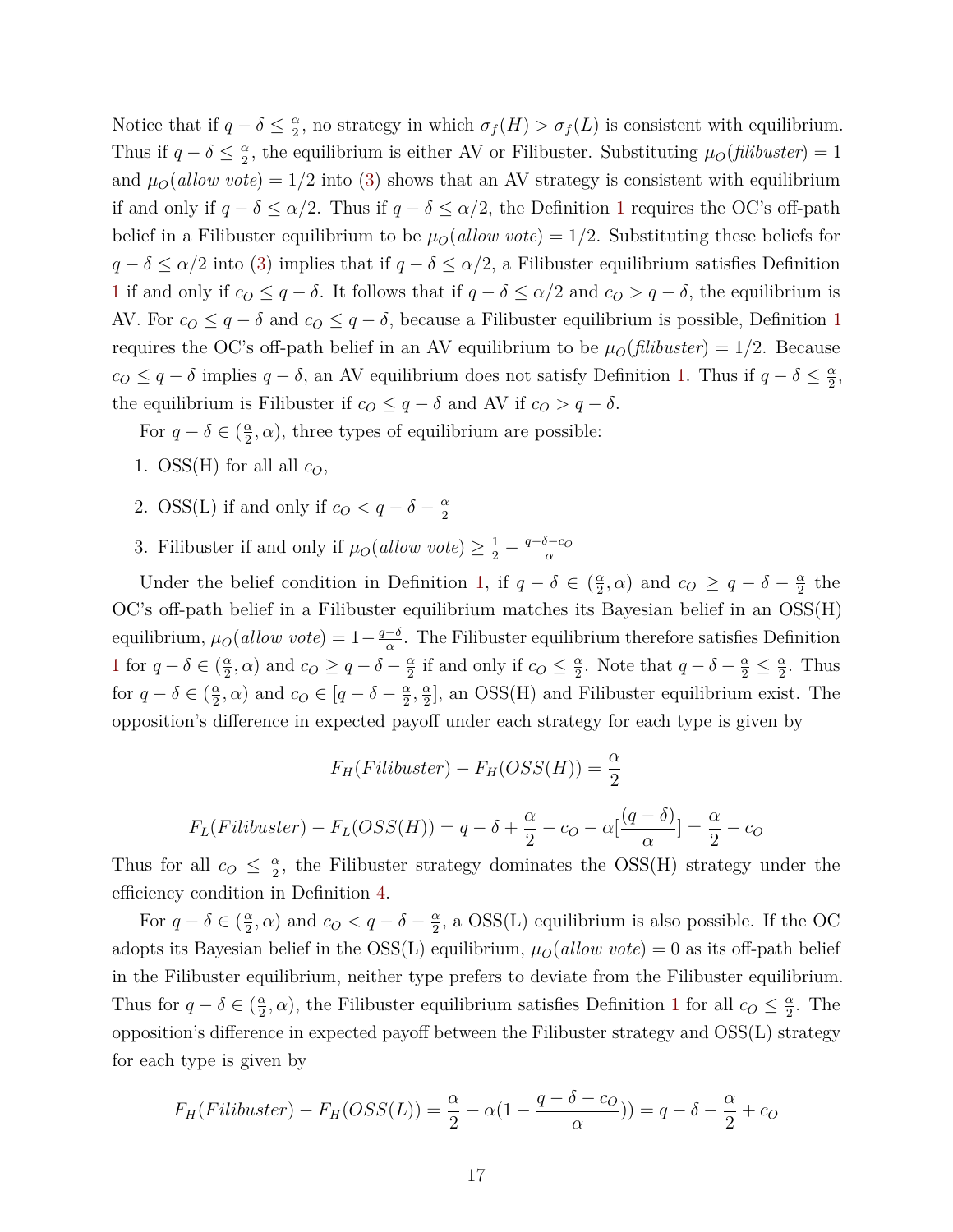$$
F_L(Filibuster) - F_L(OSS(L)) = q - \delta + \frac{\alpha}{2} - c_O - \alpha = q - \delta - \frac{\alpha}{2} - c_O
$$

where  $\mu_0$ (*filibuster*) =  $\frac{q-\delta-c_0}{\alpha}$  in an OSS(L) equilibrium. Thus for all  $c_0 < q-\delta - \frac{\alpha}{2}$  $\frac{\alpha}{2}$ , the Filibuster strategy dominates the OSS(L) strategy under the efficiency condition in Definition [4.](#page-4-2) Therefore if  $q - \delta \in \left(\frac{\alpha}{2}\right)$  $(\frac{\alpha}{2}, \alpha)$ , the equilibrium is Filibuster if  $c_0 \leq \frac{\alpha}{2}$  $\frac{\alpha}{2}$  and OSS(H) if  $c_O > \frac{\alpha}{2}$  $\frac{\alpha}{2}$ . Finally, if  $q - \delta \ge \alpha$ , three types of equilibrium are possible:

- 1. OS if and only if  $c_O \geq q \delta \alpha$ ,
- 2. OSS(L) if and only if  $c_O \in (q \delta \alpha, q \delta \frac{\alpha}{2})$  $\frac{\alpha}{2}$ ),
- 3. Filibuster if and only if  $\mu_O(allow \t{ \textit{vote} } \geq \frac{1}{2} \frac{q-\delta-c_O}{\alpha}$ *α*

Note that in both a OS and OSS(L) equilibrium,  $\mu_O(allow\ vote) = 0$ . Thus under Definition [1,](#page-3-0)  $\mu_0(\text{allow vote}) = 0$  off path in a Filibuster equilibrium if  $c_0 \geq q - \delta - \alpha$ . A Filibuster equilibrium therefore satisfies Definition [1](#page-3-0) if and only if  $c_0 \leq q - \delta - \frac{\alpha}{2}$  $\frac{\alpha}{2}$ . For  $c_O > q - \delta - \frac{\alpha}{2}$  $\frac{\alpha}{2}$ , the equilibrium is OS. For  $c_Q < q - \delta - \alpha$  the equilibrium is Filibuster. For  $c_O \in [q - \delta - \alpha, q - \delta - \frac{\alpha}{2}]$  $\frac{\alpha}{2}$ , an OS and Filibuster equilibrium exist. The opposition's difference in expected payoff between the Filibuster strategy and OS strategy for each type is given by

$$
F_H(Filibuster) - F_H(OS) = \frac{\alpha}{2}
$$
  

$$
F_L(Filibuster) - F_L(OS) = q - \delta + \frac{\alpha}{2} - c_O - \alpha = q - \delta - \frac{\alpha}{2} - c_O
$$

Thus for all for  $c_0 \in [q - \delta - \alpha, q - \delta - \frac{\alpha}{2}]$  $\frac{\alpha}{2}$ , the Filibuster equilibrium dominates the OS equilibrium under the efficiency criterion in Definition [4.](#page-4-2) For  $c_0 \in (q - \delta - \alpha, q - \delta - \frac{\alpha}{2})$  $\frac{\alpha}{2}$ ), an OSS(L) and Filibuster equilibrium exist. I establish above that the Filibuster equilibrium dominates the OS equilibrium under the efficiency criterion from Definition [4](#page-4-2) if  $c<sub>O</sub> < q-\delta-\frac{\alpha}{2}$  $\frac{\alpha}{2}$ . Thus if  $q - \delta \ge \alpha$ , the equilibrium is Filibuster if  $c_0 \le q - \delta - \frac{\alpha}{2}$  $\frac{\alpha}{2}$  and OS if  $c_O > q - \delta - \frac{\alpha}{2}$  $\frac{\alpha}{2}$ .  $\Box$ 

### <span id="page-18-0"></span>**3.2 Propositions 1-8 and Corollary 1**

Propositions A1-A4 directly imply Propositions 1-4. They generalize Propositions 1-4 for  $\gamma_M \in \{H, L\}$ . Corollary 1 and Propositions 5-8 follow directly from Propositions 1-4.

<span id="page-18-1"></span>**Proposition A1** *For*  $\gamma_O = L$  *and either*  $c_M \leq \frac{\alpha}{2}$  $\frac{\alpha}{2}$  *or*  $\gamma_M = L$ *, if*  $c_O \leq \tilde{c}_O(q, 0)$  the equilibrium *is NB-Filibuster-Table. If*  $c_O > \tilde{c}_O(q, 0)$ , the equilibrium is Bill-AV-Table if  $q \leq \frac{\alpha}{2}$  $\frac{\alpha}{2}$ *, Bill*-*OSS(H)*-Table if  $q \in \left(\frac{\alpha}{2}\right)$  $\frac{\alpha}{2}, \alpha$ ), and Bill-OS-Table if  $q \geq \alpha$ .

**Proof of Proposition [A1:](#page-18-1)**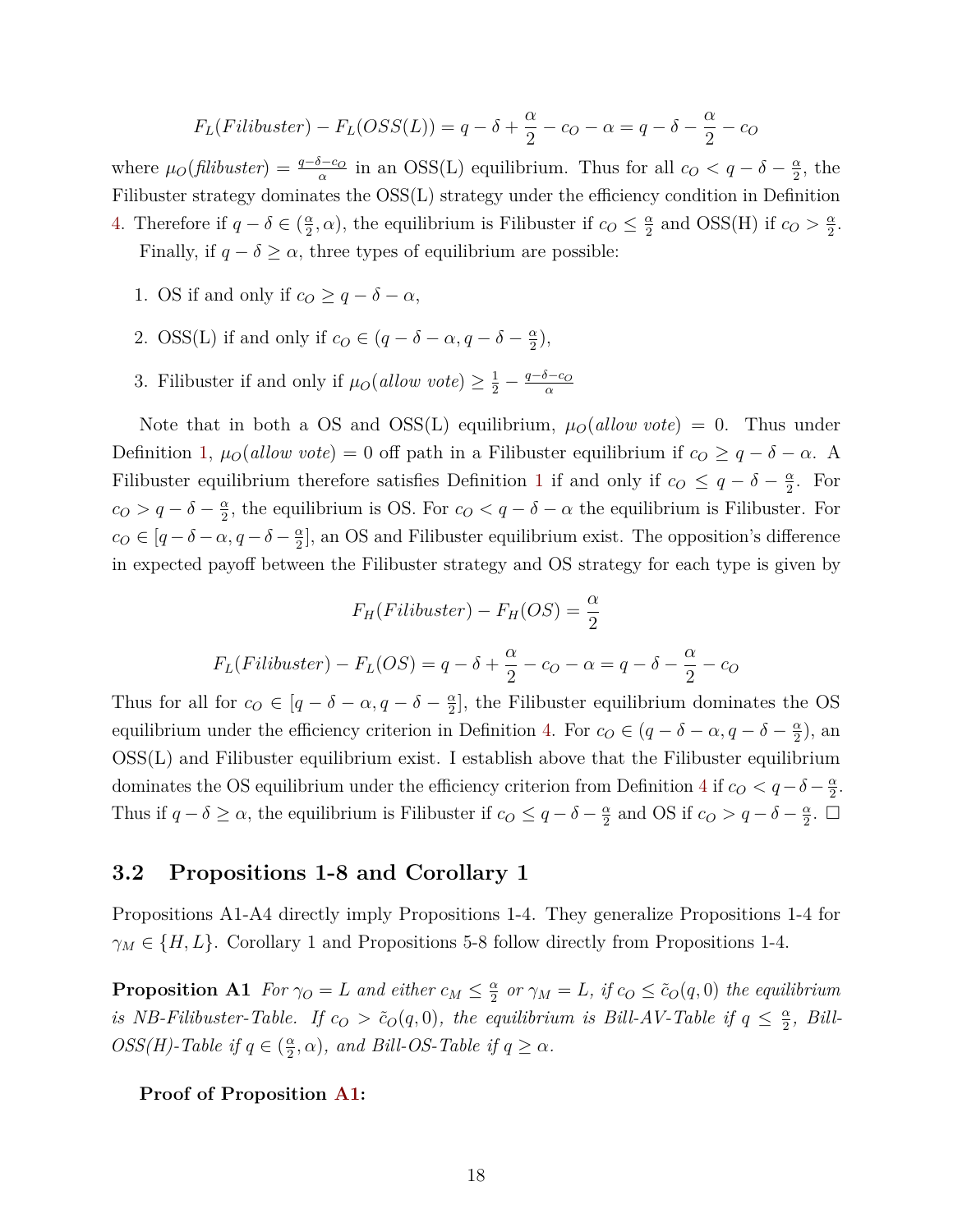Lemmas [A1](#page-6-2) and [A2](#page-7-2) establish that if  $c_M \leq \frac{\alpha}{2}$  $\frac{\alpha}{2}$  or  $\gamma_M = L$ , in every equilibrium  $\sigma_w(H) =$  $\sigma_w(L) = 0$ . Thus  $\delta = 0$  in every equilibrium. Therefore if  $\gamma_O = L$  and either  $c_M \leq \frac{\alpha}{2}$  $rac{\alpha}{2}$  or  $\gamma_M = L$ , the opposition's unique strategy is characterized by Lemma [4](#page-16-0) for  $\delta = 0$ . From Lemma [A3,](#page-7-3) the equilibrium is a Bill-Table equilibrium if  $\rho > 0$  and a NB-Table equilibrium if  $\rho \leq 0$ . Remark [2](#page-7-1) implies that  $\rho \leq 0$  if and only if  $\sigma_f(H) = \sigma_f(L) = 1$ . From Lemma [4,](#page-16-0) the opposition plays this strategy in equilibrium if and only if  $c<sub>O</sub> \leq \tilde{c}<sub>O</sub>(q, 0)$ . The equilibrium is therefore NB-Filibuster-Table if  $c_0 \leq \tilde{c}_O(q, 0)$ . If  $c_0 > \tilde{c}_O(q, 0)$ , the equilibrium is Bill-Table. The opposition's strategy in the Bill-Table equilibrium is characterized in Lemma [4.](#page-16-0)  $\Box$ 

<span id="page-19-0"></span>**Proposition A2** *For*  $\gamma_O = L$  *and either*  $c_M \leq \frac{\alpha}{2}$  $\frac{\alpha}{2}$  *or*  $\gamma_O = L$ *, if*  $c_O \leq q + \frac{\alpha}{2}$  $\frac{\alpha}{2}$  the equilibrium *is NB-Filibuster-Table.* If  $c_0 \in (q + \frac{\alpha}{2})$  $\frac{\alpha}{2}, q + \alpha$ ), the equilibrium is NB-OSS(L)-Table if  $q \leq c_0 \left[\frac{2\alpha}{\beta} + 1\right]^{-1}$  *and Bill-OSS(L)-Table otherwise.* If  $c_0 \geq q + \alpha$ , the equilibrium is *NB-OS-Table if*  $q \leq \frac{\beta}{2}$  $\frac{\beta}{2}$  and Bill-OS-Table otherwise.

### **Proof of Lemma [A2:](#page-19-0)**

Lemmas [A1](#page-6-2) and [A2](#page-7-2) establish that if  $c_M \leq \frac{\alpha}{2}$  $\frac{\alpha}{2}$  or  $\gamma_M = L$ , in every equilibrium  $\sigma_w(H) =$  $\sigma_w(L) = 0$ . Thus  $\delta = 0$  in every equilibrium. Therefore if  $\gamma_O = H$  and either  $c_M \leq \frac{\alpha}{2}$  $rac{\alpha}{2}$  or  $\gamma_M = L$ , the opposition's unique strategy is characterized by Lemma [3](#page-14-2) for  $\delta = 0$ . From Lemma [A3,](#page-7-3) the equilibrium is a Bill-Table equilibrium if  $\rho > 0$  and a NB-Table equilibrium if  $\rho \leq 0$ . By Remark [2,](#page-7-1)  $\rho = 0$  if  $\sigma_f(H) = \sigma_f(L) = 1$ . Lemma [3](#page-14-2) shows that for  $\gamma_O = H$  and  $\delta = 0$ ,  $\sigma_f(H) = \sigma_f(L) = 1$  if and only if  $c_O \leq q + \alpha/2$ . Under these conditions, the equilibrium is NB-Filibuster-Table. For  $c_0 \in (q + \frac{\alpha}{2})$  $\frac{\alpha}{2}$ , *q* + *α*), the opposition's strategy is OSS(L). I show in the main text that for  $c_0 \in (q + \frac{\alpha}{2})$  $\frac{\alpha}{2}$ ,  $q + \alpha$ ),  $\rho \leq \delta$  if and only if  $q \leq c_0 \left[\frac{2\alpha}{\beta} + 1\right]^{-1}$ . For  $c_0 \geq q + \alpha$ , the opposition's strategy is OS. I show in the main text that for  $c_0 \geq q + \alpha$ ,  $\rho \leq 0$  if and only if  $q \leq \frac{\beta}{2}$  $\frac{\beta}{2}$ .  $\Box$ 

<span id="page-19-1"></span>**Proposition A3** *For*  $c_M \geq \alpha$ ,  $\gamma_M = H$ *, and*  $\gamma_O = L$ *, a MS-Filibuster-MS equilibrium exists if, and only if,*  $c_O \leq \tilde{c}_O(q, 0)$ *. A Bill-MS equilibrium exists if, and only if,*  $c_O > \tilde{c}_O(q, \frac{\beta}{4})$ *. The equilibrium is Bill-AV-MS if*  $q \leq \frac{\alpha}{2} + \frac{\beta}{4}$  $\frac{\beta}{4}$ *, Bill-OSS(H)-MS if*  $q \in (\frac{\alpha}{2} + \frac{\beta}{4})$  $\frac{\beta}{4}$ ,  $\alpha + \frac{\beta}{4}$  $\frac{\beta}{4}$ ), and *Bill-OS-MS if*  $q \geq \alpha + \frac{\beta}{4}$  $\frac{3}{4}$ .

### **Proof of Lemma [A3](#page-19-1)**:

Lemma [A2](#page-7-2) characterizes the necessary and sufficient conditions for a MS-Filibuster-MS equilibrium. Lemmas [A1-](#page-6-2)[A3](#page-7-3) imply that every other equilibrium is a Bill-MS equilibrium if  $c_M \ge \alpha$  and  $\gamma_M = H$ . From Remark [1,](#page-7-0)  $\delta = \beta/4$  $\delta = \beta/4$  in every Bill-MS equilibrium. Lemma 4 characterizes the opposition's unique equilibrium strategy for  $\gamma_O = L$  and  $\delta = \beta/4$ . Note that because  $\tilde{c}_O(q,\delta)$  is strictly increasing in  $\delta$ , a Bill-Filibuster-MS equilibrium exists only if a MS-Filibuster-MS equilibrium exists. A MS-Filibuster-MS equilibrium therefore dominates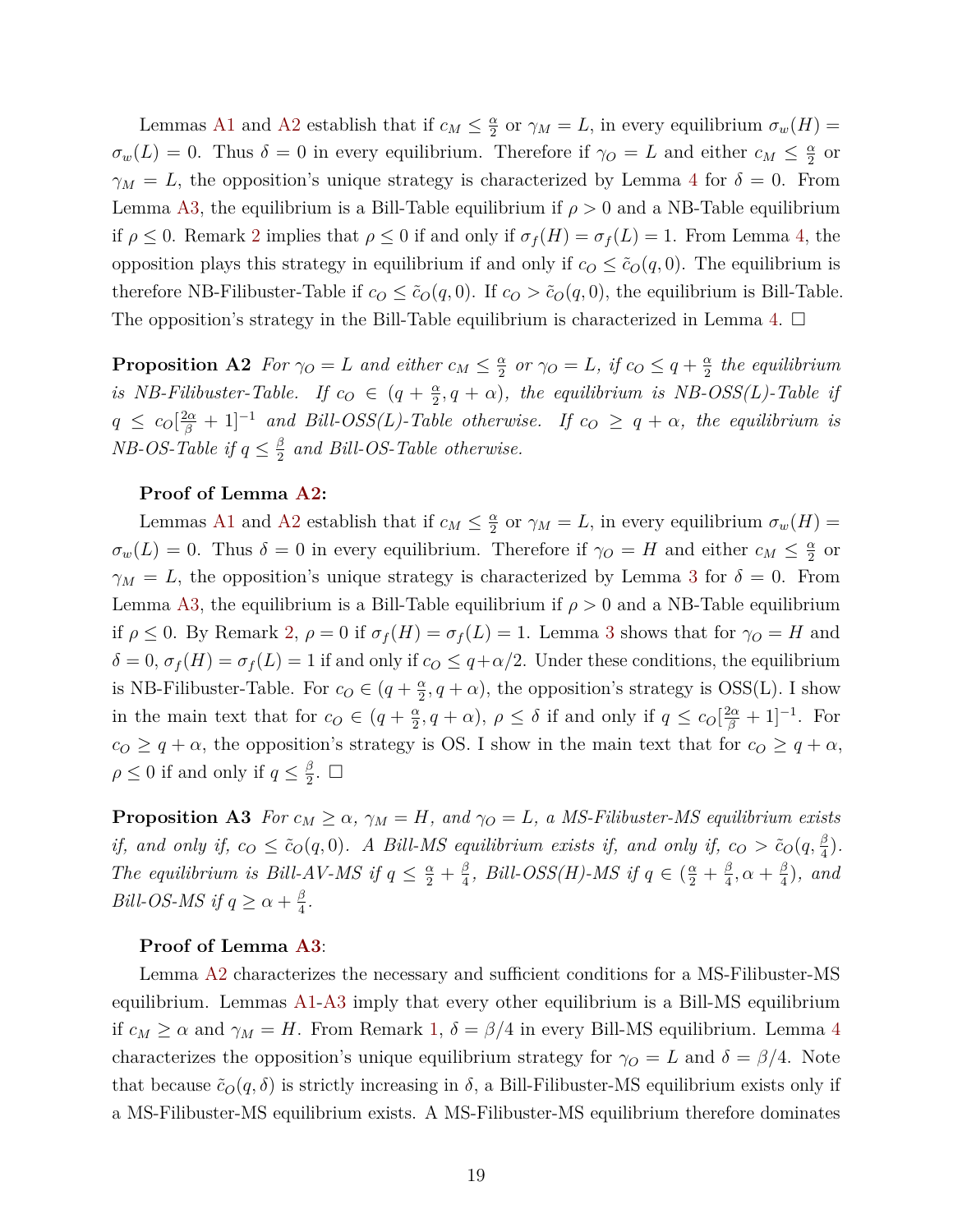a Bill-Filibuster-MS equilibrium under the efficiency condition in Definition [5.](#page-6-3) Thus if  $c_0 \leq \tilde{c}_O(q, \delta)$ , the equilibrium is MS-Filibuster-MS. If  $c_0 > \tilde{c}_O(q, \beta/4)$ , a Bill-MS equilibrium exists in which  $\sigma_f(L)$  < 1. Lemma [4](#page-16-0) characterizes the opposition's specific strategy.  $\Box$ 

<span id="page-20-1"></span>**Proposition A4** *For*  $c_M \geq \alpha$ ,  $\gamma_M = H$ *, and*  $\gamma_O = H$ *, a MS-Filibuster-MS equilibrium exists if, and only if, c<sub>O</sub>*  $\leq q + \frac{\alpha}{2}$  $\frac{\alpha}{2}$ *. A Bill-MS equilibrium exists if, and only if,*  $q < \frac{\beta}{4}$  or  $c_O > \frac{\alpha}{2}$  $\frac{\alpha}{2}$ . *The Bill-MS equilibrium is*

$$
\begin{cases}\nBill-AV-MS & \text{if } c_O \leq \frac{\alpha}{2} \text{ and } q \leq \frac{\beta}{4}, \\
Bill-OSS(L)-MS & c_O \in (\max\left\{\frac{\alpha}{2}, q - \frac{\beta}{4} + \frac{\alpha}{2}\right\}, q - \frac{\beta}{4} + \alpha), \\
Bill-OS-MS & \text{if } c_O \geq q - \frac{\beta}{4} + \alpha.\n\end{cases}
$$

#### **Proof of Lemma [A4](#page-20-1)**:

Lemma [A2](#page-7-2) characterizes the necessary and sufficient conditions for a MS-Filibuster-MS equilibrium. Lemmas [A1-](#page-6-2)[A3](#page-7-3) imply that every other equilibrium is a Bill-MS equilibrium if  $c_M \ge \alpha$  and  $\gamma_M = H$ . From Remark [1,](#page-7-0)  $\delta = \beta/4$  in every Bill-MS equilibrium. Lemma [3](#page-14-2) characterizes the opposition's unique equilibrium strategy for  $\gamma_O = H$  and  $\delta = \beta/4$ . Note that because  $q - \delta$  is strictly increasing in  $\delta$ , a Bill-Filibuster-MS equilibrium exists only if a MS-Filibuster-MS equilibrium exists. A MS-Filibuster-MS equilibrium therefore dominates a Bill-Filibuster-MS equilibrium under the efficiency condition in Definition [5.](#page-6-3) Thus if *q* ≥ *β/*4 and  $c_0 \leq q - \beta/4 + \alpha/2$  the equilibrium is MS-Filibuster-MS. If  $q < \beta/4$  or  $c_0 > q - \beta/4 + \alpha/2$ , a Bill-MS equilibrium exists in which  $\sigma_f(L)$  < 1. Lemma [3](#page-14-2) characterizes the opposition's specific strategy.  $\Box$ 

### <span id="page-20-0"></span>**4** Equilibrium for  $\gamma_M = H$  and  $c_M \in \left(\frac{\alpha}{2}\right)$  $\frac{\alpha}{2}, \alpha)$

Lemma [A2](#page-7-2) establishes that if  $c_M < \alpha$ , no equilibrium exists in which  $\sigma_b(H) = 1$  and  $\sigma_b(L) = 0$ . The proof of Lemma [A2](#page-7-2) establishes that if  $\gamma_M = H$ , the high majority strictly prefers to introduce a bill if  $\mu_M(bill) = 1$ . Thus no equilibrium in which  $\sigma_b(H) > 0$  and  $\sigma_b(L) = 0$ exists if  $\gamma_M = H$  and  $c_M \in \left(\frac{\alpha}{2}\right)$  $\frac{\alpha}{2}$ ,  $\alpha$ ). The only candidates for equilibrium are therefore

1. 
$$
\sigma_b(H) = 1
$$
,  $\sigma_b(L) > 0$ ,  $\sigma_w(H) = 1$ ,  $\sigma_w(L) = \frac{1}{\sigma_b(L)} \left( \frac{\alpha}{c_M} - 1 \right)$   
\n2.  $\sigma_b(H) = \sigma_b(L) = 0$ ,  $\sigma_w(H) = 1$ ,  $\sigma_w(L) = \left( \frac{\alpha}{c_M} - 1 \right)$ 

where equilibrium response strategies follow from Lemma [A1.](#page-6-2)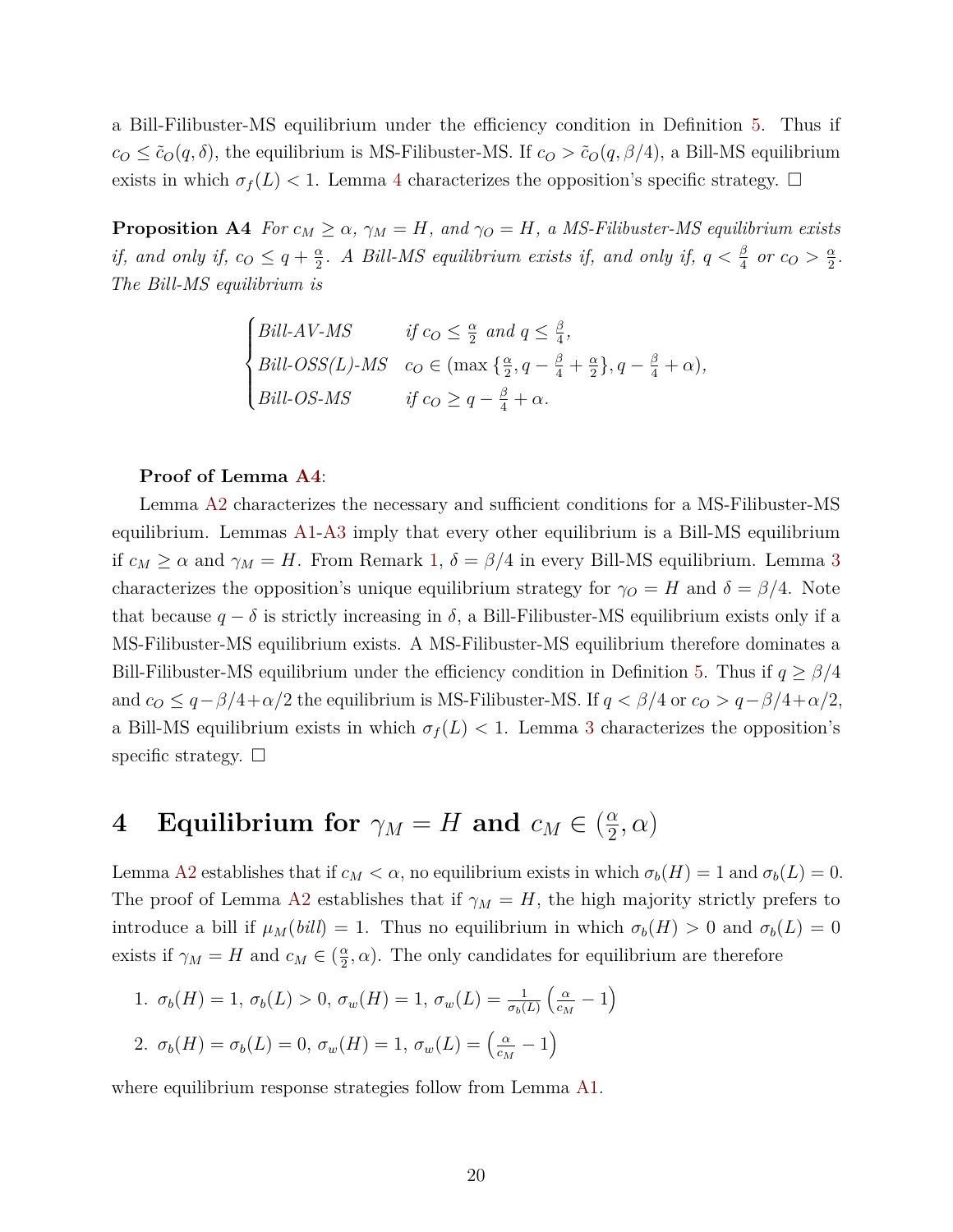Given these strategies, the high majority prefers to not introduce a bill only if  $\gamma_O = H$ and  $\sigma_f(H) > \sigma_f(L)$ . To see this, first note that the proof of Lemma [A3](#page-7-3) shows that  $\sigma_b(H) = \sigma_b(L) = 1$  in any equilibrium in which  $\sigma_f(H) = \sigma_f(L) = 0$ . Now note that  $\sigma_b(H) \geq \sigma_b(L)$  implies that  $\mu_M(no \; bill) \leq 1/2$ ,  $\mu_M(bill) \geq 1/2$ , and  $\mu_M(fight) > 1/2$ . Thus if  $\sigma_f(H)$  < 1, the high majority's expected own-reputation payoff from introducing a bill is strictly greater than its expected payoff from not introducing a bill. All that can deter the high majority from introducing a bill is loss it expects to suffer from opposition signaling. This requires  $\gamma_O = L$ . Thus if  $\gamma_O = L$  or  $\sigma_f(H) = \sigma_f(L)$ , then  $\sigma_b(H) = 1$  and  $\sigma_b(L) > 0$ .

I now use this result to characterize the model's equilibrium for  $\gamma_O = L$ .

<span id="page-21-0"></span>**Lemma A4** *If*  $\gamma_O = L$ *,*  $\gamma_M = H$ *, and*  $c_M \in \left(\frac{\alpha}{2}\right)$  $(\frac{\alpha}{2}, \alpha)$ , a MSS-Filibuster-Fight equilibrium exists if  $c_O \le \tilde{c}(q;0)$  where  $\sigma_b(L) = \frac{\alpha}{c_M} - 1$ . If  $c_O > \tilde{c}(q;\hat{\delta}(c_M))$ , a Bill-MSS equilibrium exists where  $\sigma_w(L) = \frac{\alpha}{c_M} - 1$  *and* 

$$
\hat{\delta}(c_M) \equiv \frac{\beta}{2} \left[ \frac{c_M}{\alpha} - \frac{1}{2} \right]
$$

*is the value of*  $\delta$  *for*  $\sigma_b(L) = \frac{\alpha}{c_M} - 1$ *. The Bill-MSS equilibrium is Bill-AV-MSS if*  $q \leq \frac{\alpha}{2} + \hat{\delta}(c_M)$ *, Bill-OSS(L)-MSS if*  $q \in (\frac{\alpha}{2} + \hat{\delta}(c_M), \alpha + \hat{\delta}(c_M))$ *, and Bill-OS-MSS if*  $q \ge \alpha + \hat{\delta}(c_M)$ *.* 

### **Proof of Lemma [A4:](#page-21-0)**

I show above that  $\sigma_b(H) = 1$  and  $\sigma_b(L) > 0$  in every equilibrium if  $\gamma_O = L$ . Lemma [A1](#page-6-2) implies that  $\sigma_w(L) = \frac{1}{\sigma_b(L)}$  *α*  $\frac{\alpha}{c_M} - 1$ ) in equilibrium. By Bayes' rule  $\mu_M(bill) = \frac{1}{1 + \sigma_b(L)} \geq 1/2$ and  $\mu_M(\text{allow vote}) = 0$  in every equilibrium. The low majority's net expected payoff from introducing a bill in every equilibrium is therefore

$$
\rho + \alpha \left(\frac{2 - \sigma_f(H) - \sigma_f(L)}{2}\right) \left(\frac{1}{1 + \sigma_b(L)}\right) - \alpha \mu_M(no \; bill)
$$

From Remark [2,](#page-7-1) if  $\gamma_O = L$ ,  $\rho = 0$  if  $\sigma_f(H) = \sigma_f(L) = 0$  and  $\rho > 0$  otherwise. It follows that in any equilibrium in which  $\sigma_f(H) < 1$ ,  $\sigma_b(L) = 1$ . If  $\sigma_f(H) = \sigma_f(L) = 1$ , the low majority weakly prefers to introduce a bill if and only if  $\mu_M(no\; bill)$ . Because  $\sigma_b(H) = 1$  in every equilibrium, this belief satisfies the belief condition in Definition [3.](#page-4-1) Given this belief, any  $\sigma_b(L) \in \left[\frac{c_M}{\alpha} - 1, 1\right]$  is sequentially rational for the low majority.

Having established that  $\sigma_b(L) \in (0,1)$  is consistent with equilibrium only if  $\sigma_f(H)$  $\sigma_f(L) = 1$ , I now characterize conditions under which such an equilibrium exists. Given the majority's strategy and  $\gamma_M = H$ ,  $\delta$  is strictly decreasing in  $\sigma_b(L)$  on  $\left[\frac{c_M}{\alpha} - 1, 1\right]$ . At  $\sigma_b(L) = \frac{c_M}{\alpha} - 1$ ,  $\delta = 0$ . At  $\sigma_b(L) = 1$ ,  $\delta = 0$ . Note that  $\frac{c_M}{\alpha} - 1$  is strictly and continuously decreasing from 1 to 0 in  $c_M \in \left(\frac{\alpha}{2}\right)$  $(\frac{\alpha}{2}, \alpha)$  on  $c_M \in (\alpha/2, \alpha)$ . The set of possible  $\delta$  induced by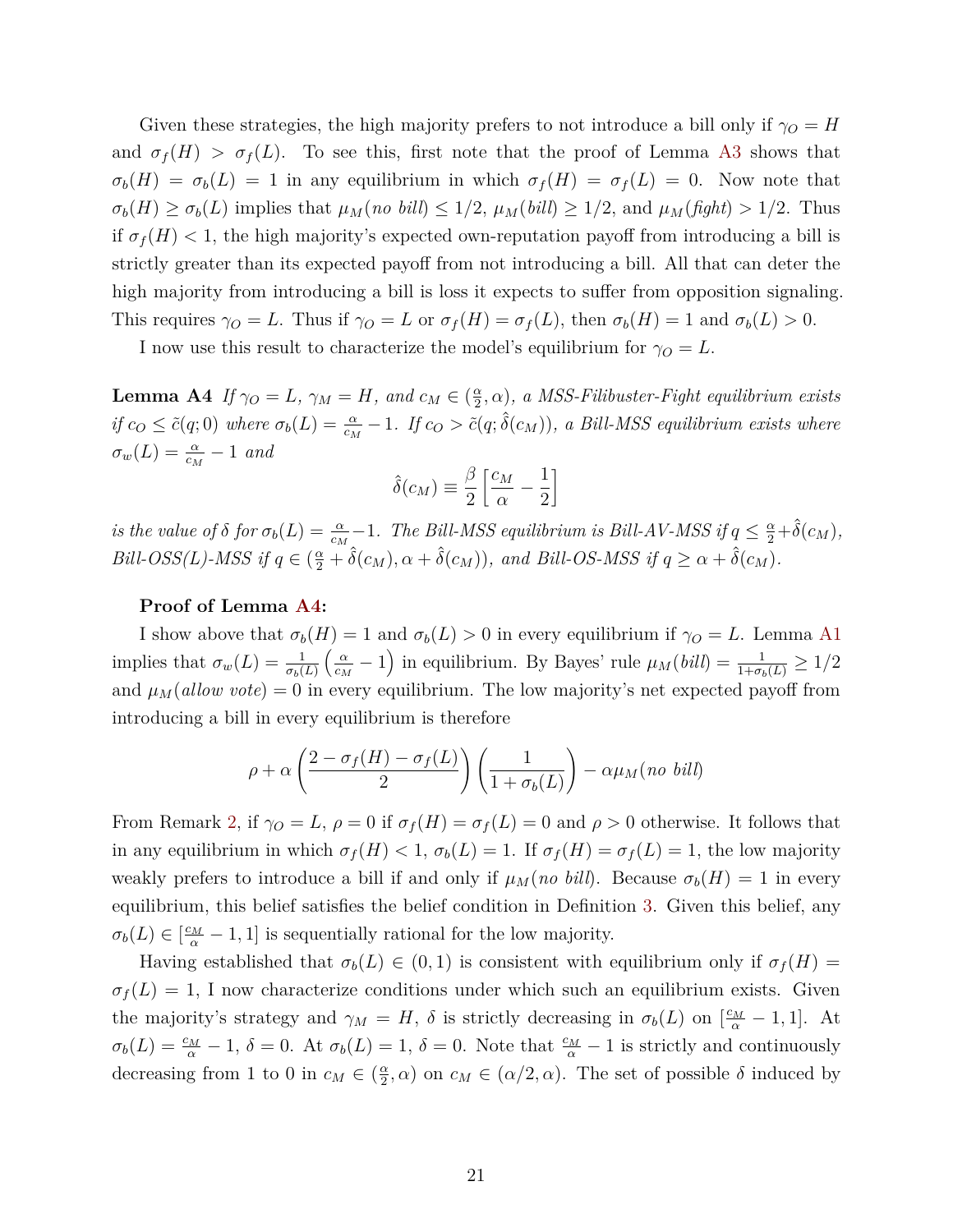$\sigma_b(L)$  for a given  $c_M \in \left(\frac{\alpha}{2}\right)$  $(\frac{\alpha}{2}, \alpha)$  is therefore  $[0, \hat{\delta}(c_M)]$  where

$$
\hat{\delta}(c_M) \equiv \frac{\beta}{2} \left[ \frac{c_M}{\alpha} - \frac{1}{2} \right]
$$

is the value of  $\delta$  for  $\sigma_b(L) = \frac{\alpha}{c_M} - 1$ . From Lemma [4,](#page-16-0)  $\sigma_f(H) = \sigma_f(L) = 1$  is the opposition's strategy if and only if  $c_0 \leq \tilde{c}_O(q, \delta)$ . Because  $\tilde{c}_O(q, \delta)$  is strictly decreasing in  $\delta$  for all  $q$ , a Filibuster equilibrium in which  $\sigma_b(L) > \frac{\alpha}{c}$  $\frac{\alpha}{c_M}$  − 1 exists only if a Filibuster equilibrium in which  $\sigma_b(L) = \frac{\alpha}{c_M} - 1$  exists. Note that if  $\sigma_b(L) = \frac{\alpha}{c_M} - 1$ , then  $\sigma_w(L) = 1$ . I refer to such an equilibrium as a MSS-Filibuster-Fight equilibrium. Under the efficiency condition in Definition [5,](#page-6-3) a MSS-Filibuster-Fight equilibrium exists and dominates every other possible Filibuster equilibrium whenever a Filibuster equilibrium exists.

Because  $\sigma_b(L) = 1$  in any equilibrium in which  $\sigma_f(L) > 0$  for  $\gamma_O = L$ , in any equilibrium in which  $\sigma_f(L) < 1$ ,  $\sigma_w(L) = \frac{\alpha}{c_M} - 1$  and  $\delta = \hat{\delta}(c_M)$ . I refer to such an equilibrium as a Bill-MSS equilibrium. From Lemma [4,](#page-16-0) if  $\gamma_O = L$ ,  $\sigma_f(L) < 1$  is the opposition's strategy if and only if  $c_0 > \tilde{c}(q, \delta)$ . Substituting  $\hat{\delta}(c_M)$  into  $\tilde{c}(q, \delta)$  and applying Lemma [4](#page-16-0) yields the characterization of the model's Bill-MSS equilibrium as a function of  $q$  in Lemma [A4.](#page-21-0)  $\Box$ 

For  $\gamma_O = H$ , if  $\sigma_f(H) > \sigma_f(L)$ , a NB equilibrium possible. This requires the high majority to weakly prefer not to introduce a bill given  $\mu_M(no \; bill) = \mu_M(bill) = 1/2$  and  $\mu_M(fight) = 1$ . From Lemma [3,](#page-14-2) if  $\gamma_O = H$  the high opposition's strategy is either  $\sigma_f(H) = 1$  or  $\sigma_f(L) = 0$ . The high majority's strategy in a NB equilibrium is therefore sequentially rational if and only if

$$
\rho - \frac{\alpha}{2} \left( \frac{1 + \sigma_f(L)}{2} \right) + \frac{\alpha}{1 + \sigma_w(L)} \left( \frac{1 + \sigma_f(L)}{2} \right) \le 0
$$

Given  $\mu_M(bil) = 1/2$  and  $\sigma_w(L) = \frac{\alpha}{c_M} - 1$ , the condition can be expressed

<span id="page-22-0"></span>
$$
\left(\frac{1-\sigma_f(L)}{2}\right)\left[q-\frac{\beta}{2(1+\sigma_f(L))}\right]-\left(\frac{1+\sigma_f(L)}{2}\right)\left(c_M-\frac{\alpha}{2}\right)\leq 0\tag{4}
$$

where  $\rho = \left(\frac{1-\sigma_f(L)}{2}\right)$  $\frac{f_f(L)}{2}$   $\left[ q - \frac{\beta}{2(1+\sigma_f(L))} \right]$  from Remark [2.](#page-7-1) For  $\sigma_f(L) = 0$ , the condition is

$$
q - \frac{\beta}{2} + \left(c_M - \frac{\alpha}{2}\right) \le 0
$$

Notice that if  $c_M = \alpha/2$ , the condition is satisfied if and only if  $q \leq \frac{\beta}{2}$  $\frac{\beta}{2}$ . Recall that this condition is necessary for a NB-OS-Table equilibrium to exist for  $c_M \le \alpha/2$  and  $\gamma_O$ . For  $c_M \in (\alpha/2, \alpha)$ , the condition is satisfied if and only if

$$
c_M \le \frac{\alpha + \beta}{2} - q
$$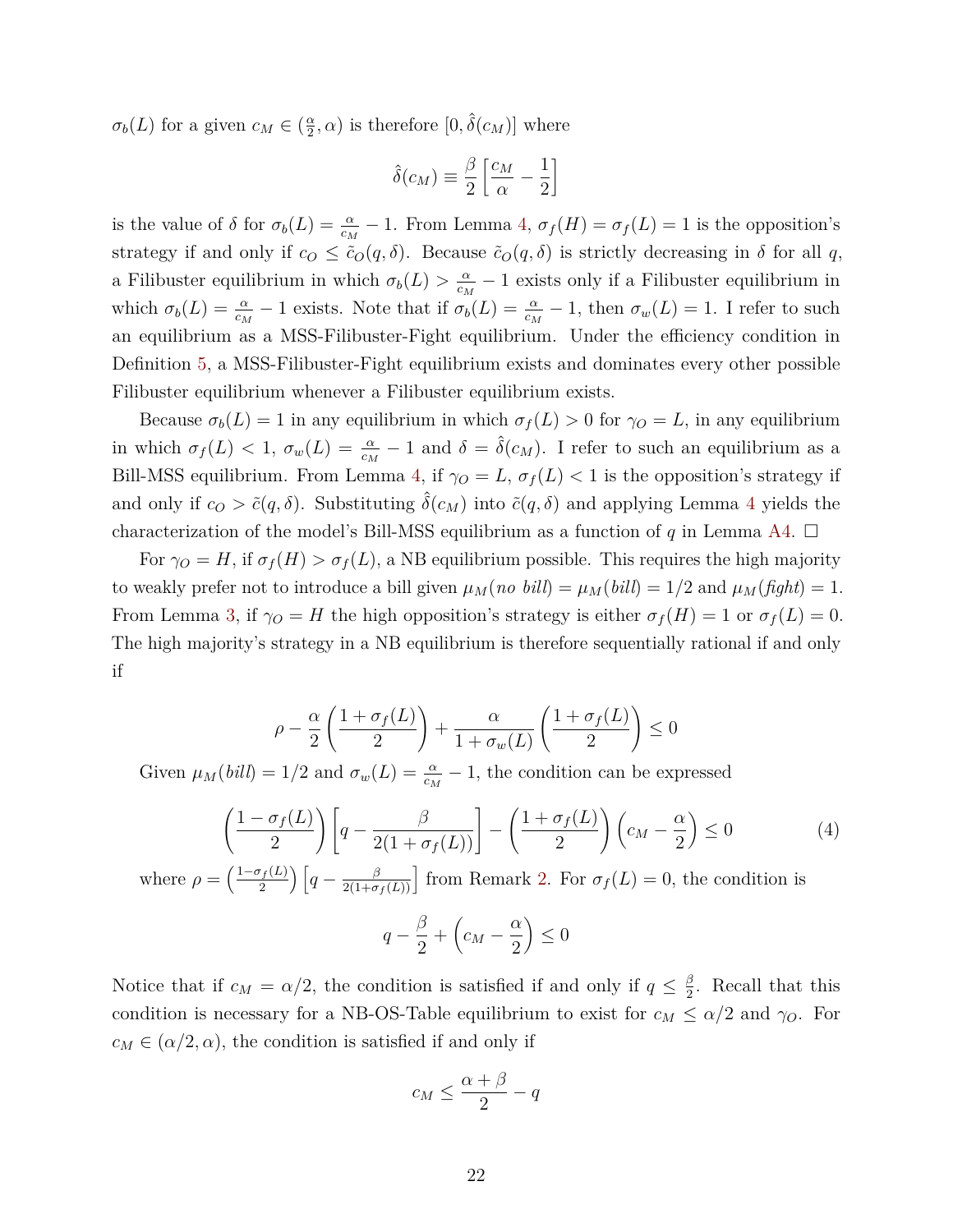Note that  $\frac{\alpha+\beta}{2} - q > \alpha/2$  if and only if  $q < \beta/2$ . Because  $\sigma_w(L) = \frac{\alpha}{c_M} - 1$  if  $\sigma_b(H) = \sigma_b(L) = 0$ ,  $\delta = \hat{\delta}(c_M)$ . From Lemma [3,](#page-14-2)  $\sigma_f(H) = 1$  and  $\sigma_f(L) = 0$  is the opposition's equilibrium strategy for  $\gamma_O = H$  given  $\delta = \hat{\delta}(c_M)$  if and only if

$$
c_O \ge q - \frac{\beta}{2} \left[ \frac{c_M}{\alpha} - \frac{1}{2} \right] + \alpha
$$

Thus a NB-OS-MSS equilibrium exists if and only if  $q < \beta/2$ ,  $c_M \leq \frac{\alpha+\beta}{2} - q$ , and  $c_O \geq$  $q-\frac{\beta}{2}$ 2  $\left[\frac{c_M}{\alpha}-\frac{1}{2}\right]$ 2  $+\alpha$ <sup>[2](#page-0-0)</sup>

The only alternative NB equilibrium is NB-OSS(L)-MSS. The high majority weakly prefers to not introduce a bill in a NB-OSS(L)-MSS equilibrium if and only if Inequality [\(4\)](#page-22-0) is satisfied for  $\sigma_f(L) = \frac{\alpha}{c_O - (q - \hat{\delta}(c_M))} - 1$ . Substituting  $\sigma_f(L) = \frac{\alpha}{c_O - (q - \hat{\delta}(c_M))} - 1$  into [\(4\)](#page-22-0) yields the condition

$$
\nu(c_O, c_M) \equiv \left[1 - \frac{\alpha}{2[c_O - (q - \hat{\delta}(c_M))]}\right] \left[q - \frac{\beta[c_O - (q - \hat{\delta}(c_M))]}{2\alpha}\right] - \left(\frac{\alpha}{2[c_O - (q - \hat{\delta}(c_M))]}\right) \left(c_M - \frac{\alpha}{2}\right) \le 0
$$

The left-hand side of the inequality can be represented by the function  $\nu(c_0, c_M)$ . It is straightforward although somewhat tedious to check that  $\nu(c_0, c_M)$  has the following properties:

- $\nu(c_0, c_M) > 0$  if  $c_M > \frac{\alpha + \beta}{2} q$ .
- For  $c_M \in \left[\frac{\alpha}{2}\right]$  $\frac{\alpha}{2}$ ,  $\frac{\alpha+\beta}{2}$  $\frac{1+\beta}{2}$ ,  $\nu(c_O, c_M)$  is continuous and strictly decreasing in  $c_O$  on the interval  $c_O \in [q - \hat{\delta}(c_M) + \frac{\alpha}{2}, q - \hat{\delta}(c_M) + \alpha].$
- For all  $c_M \in \left[\frac{\alpha}{2}\right]$  $\frac{\alpha}{2}$ <sup>*,*  $\frac{\alpha+\beta}{2}$ </sup>  $\frac{+\beta}{2}$ ,  $\nu(q+\frac{\alpha}{2})$  $\frac{\alpha}{2}, c_M$ ) ≥ 0 and  $\nu(q - \hat{\delta}(c_M) + \frac{\alpha}{2}, c_M) \leq 0.$
- For all  $c_O \in [q \hat{\delta}(\frac{\alpha + \beta}{2} q) + \frac{\alpha}{2}, q \hat{\delta}(\frac{\alpha}{2})$  $(\frac{\alpha}{2}) + \alpha$ ,  $\nu(c_O, c_M)$  is increasing in  $c_M$ .

It follows that if  $c_M \in \left(\frac{\alpha}{2}\right)$  $\frac{\alpha}{2}, \frac{\alpha+\beta}{2}$  $\frac{+\beta}{2}$ ), a unique  $c_O^*(c_M) \in (q + \frac{\alpha}{2})$  $\frac{\alpha}{2}$ ,  $q - \hat{\delta}(\frac{\alpha + \beta}{2})$  $\frac{+\beta}{2}$ ) – *q*) + *α*) exists such that  $\nu(c_0, c_M) > 0$  if  $c_0 < c_O^*(c_M)$ ,  $\nu(c_0, c_M) < 0$  if  $c_O^*(c_M)$ , and  $\nu(c_O^*(c_M), c_M) = 0$ . It also follows that  $c^*_{\mathcal{O}}(c_M)$  is increasing in  $c_M$ . Note from Lemma [3](#page-14-2) that the opposition plays the OSS(L) strategy given  $\delta$  if and only if  $c_0 \in (q - \delta + \frac{\alpha}{2})$  $\frac{\alpha}{2}$ ,  $q - \delta + \alpha$ ). Thus a Bill-OSS(L)-MSS equilibrium exists for  $c_M \in \left(\frac{\alpha}{2}\right)$  $\frac{\alpha}{2}$ ,  $\alpha$ ) and  $\gamma_M = \gamma_O = H$  if and only if  $q \leq \frac{\beta}{2}$  $\frac{\beta}{2}$ ,  $c_M < \frac{\alpha+\beta}{2} - q$ 

<sup>&</sup>lt;sup>2</sup>Notice that for  $c_M = \frac{\alpha}{2}$ , the condition is  $c_O \geq q + \alpha$  which is a necessary condition for an OS equilibrium if  $\gamma_O = H$  and  $c_M \leq \alpha/2$ . For  $c_M = \alpha$ , the condition is  $c_O \geq q - \beta/4 + \alpha$  which is a necessary condition for an OS equilibrium if  $\gamma_O = \gamma_M = H$  and  $c_M \geq \alpha$ .